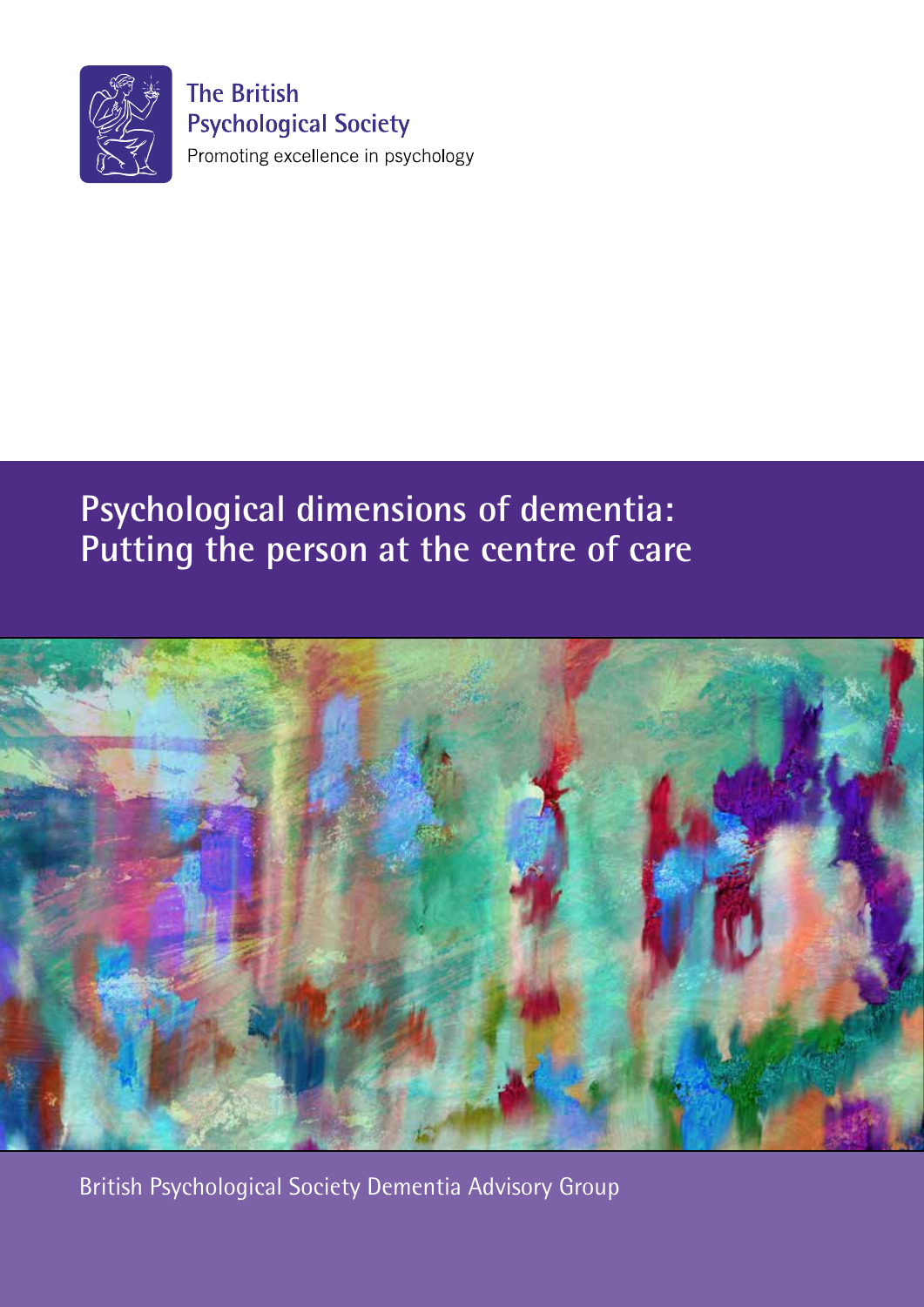## **Contents**

© The British Psychological Society 2016

The British Psychological Society

St Andrews House, 48 Princess Road East, Leicester LE1 7DR, UK

Telephone 0116 254 9568 Facsimile 0116 247 0787

E-mail mail@bps.org.uk Website www.bps.org.uk

Incorporated by Royal Charter Registered Charity No 229642

If you have problems reading this document and would like it in a different format, please contact us with your specific requirements.

Tel: 0116 252 9523; E-mail: P4P@bps.org.uk.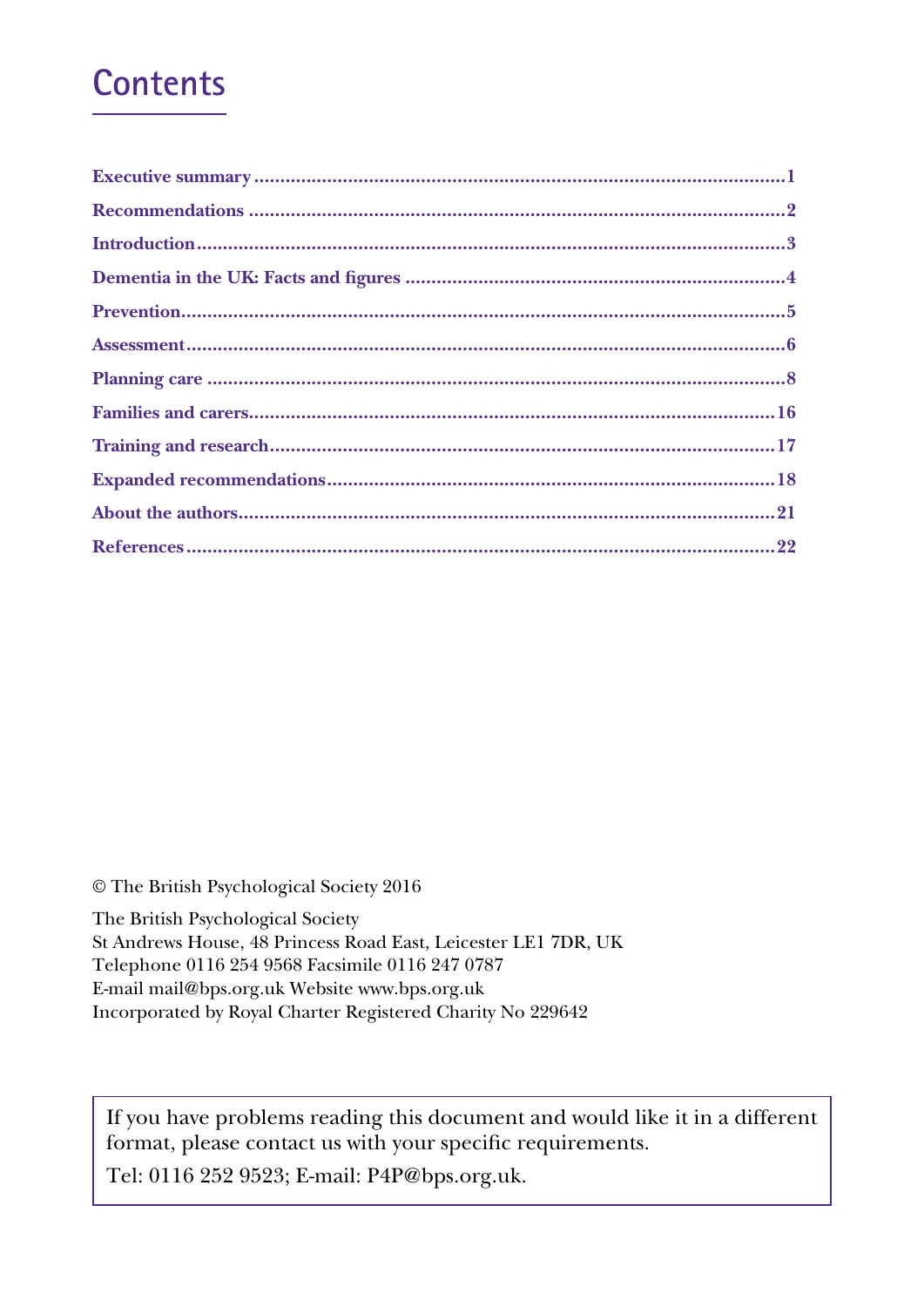# **Executive summary**

The term 'dementia' describes a group of conditions which lead to progressive changes in the structure and function of the brain. These changes in turn alter how people think and behave and their ability to manage everyday life. Dementia therefore has a profound psychological impact on the people who experience it and on their families. As every individual is different, the impact is different for each person.

Psychological research has made, and will continue to make, a significant contribution to our understanding, diagnosis and treatment of dementia. In addition, it can contribute to the development of programmes aimed at reducing the risk of developing dementia. Psychologists are instrumental in the developing focus on asserting and upholding the human rights of people with dementia and ensuring their active and meaningful involvement in decisions about their own lives and in planning and evaluating the services they receive. Focusing on the person rather than the disease leads to an emphasis on what helps people to live well with dementia.

This report presents a psychological perspective on the nature and experience of dementia and outlines the extensive contribution that psychologists make in this field. It highlights a number of areas where action is needed to improve understanding and care, and makes recommendations for commissioning services. The document reflects universally applicable principles of good psychological practice, while recognising that there are differences between the four UK nations in policy and strategy emphasis, and in service delivery.

The best way to diagnose, treat and support people with dementia is through multi-disciplinary teams that include psychological support alongside doctors, nurses and therapists. In many places services do not meet this standard. There is an urgent need to address the gap in provision, and make sure people with dementia and carers receive appropriate psychological support alongside other treatment. Psychologists also contribute to the training of health and social care staff who support people living with dementia and their family carers.

Access to psychological understanding and expertise is essential for those living with dementia and for their families and carers at every stage, from diagnosis to end of life care. Psychologists are well-placed to ensure an emphasis on an individual, person-centred approach in each case as well as being uniquely qualified to carry out specialist assessments and interventions. Psychological interventions play a key role in improving the wellbeing of people with dementia and their family and carers. Improving people's experience of dementia means improving the support they get to process how they feel, and how they understand and think about the condition, their future and their relationships. Maintaining a sense of control, identity and connection is a key focus as dementia progresses. Without it, there is a risk that the person will experience a sense of isolation and dislocation at a time when the resources to protect against this threat are lacking.

Enhancing the contribution of psychological expertise and skills could have wide reaching benefits, including fewer people with dementia, more timely diagnoses, reduction in the need for medication, reduction in psychological distress and behavioural difficulties, reduction or delay in admissions to residential care, increased staff knowledge and expertise, increased carer wellbeing and improvement in quality of life for people living with dementia.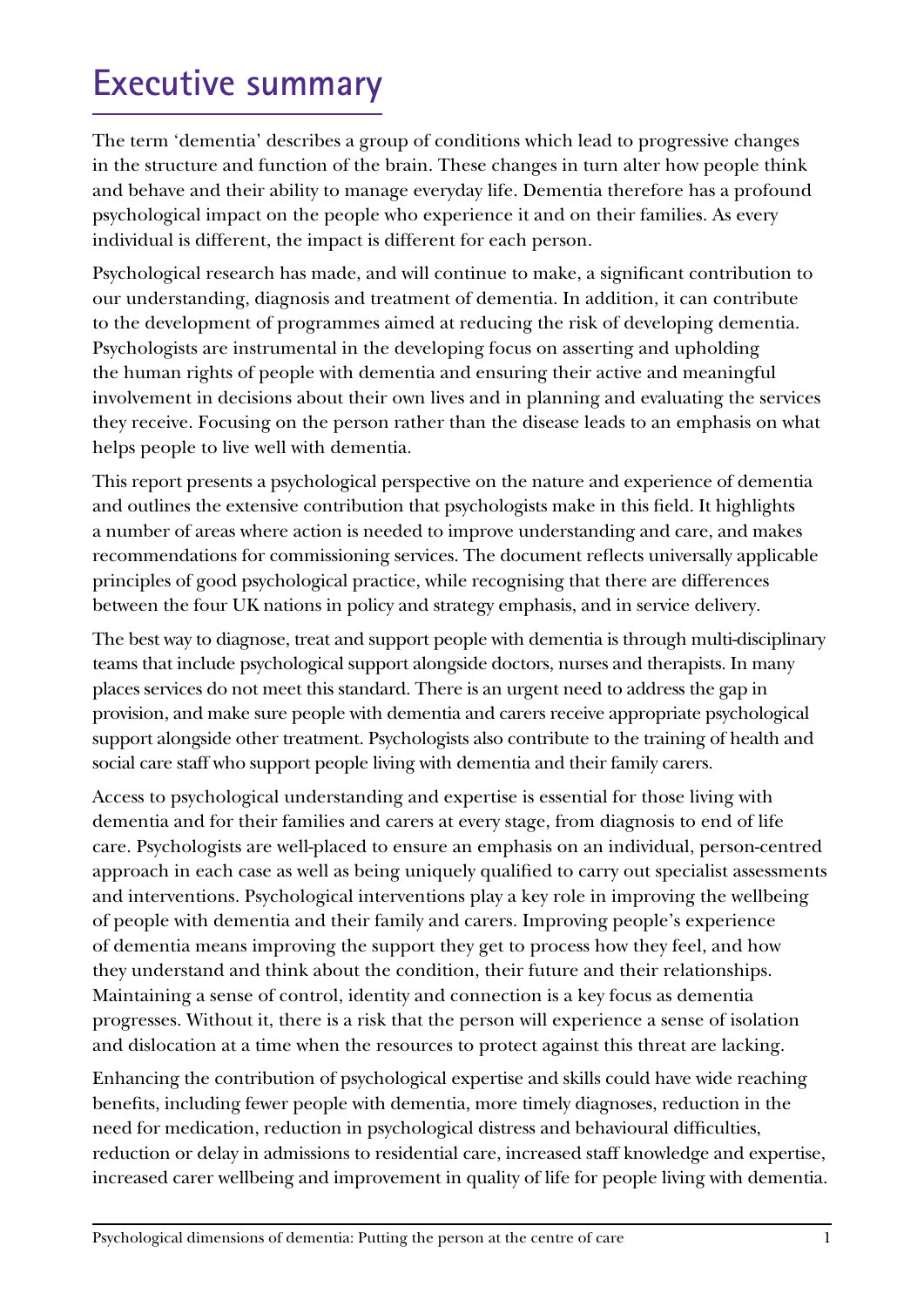# **Recommendations**

## **Prevention/risk reduction**

As lifestyle factors contribute significantly to the risk of developing dementia a psychological approach is needed to enable people to make sustainable changes in behaviour and adopt healthier lifestyles.

### **Assessment**

As part of the diagnostic process, access to timely and prompt psychological assessment, including specialist neuropsychological assessment, is essential.

### **Planning care**

- Improving people's experience of dementia means ensuring that their care and treatment is individually tailored to their needs throughout the dementia journey.
- People with dementia should be supported in making their own decisions as far as possible. When this is not possible, their wishes, feelings, values and beliefs should be taken into account, in consultation with carers, to the greatest extent possible in making decisions in their best interests.

## **Treatment and support**

- People with dementia should have the opportunity to participate in meaningful activities, and be part of a local community that is dementia-friendly and fully supportive.
- Dementia care plans must cover all the person's needs, including equal access to the right healthcare for other mental or physical health needs.
- To ensure the best possible outcomes for people with dementia, multi-agency multidisciplinary teams in health and social care should include psychologists, and those receiving care in hospitals and care homes should have access to multi-disciplinary teams which include psychologists.
- Psychologists should be involved in training and supporting a workforce able to deliver excellence in dementia care.

## **Families and carers**

Families and carers play an important role in improving people's experience of dementia. They should be included in care planning and should have access to psychological support.

## **Training and research**

Inspiring the change needed to deliver excellence in dementia care means investing in psychological research to improve practice.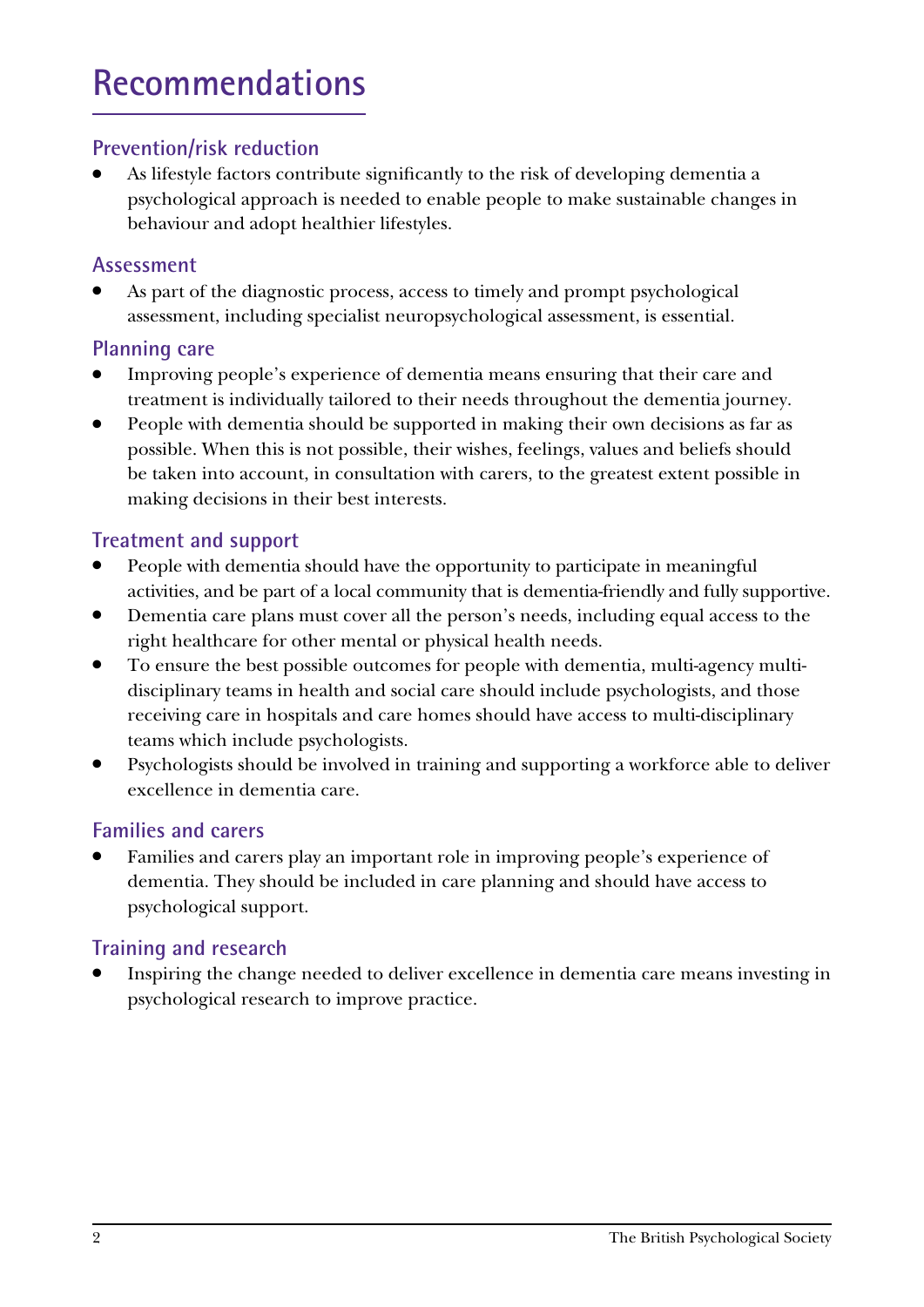# **Introduction**

Dementia is an umbrella term that encompasses a group of conditions that progressively reduce the brain's ability to function. Although dementia results from physical changes in the brain, the effects of dementia are primarily psychological in nature, as they involve progressive changes in mental (or 'cognitive') functions such as memory, language, attention, concentration, visual perception, planning and problem-solving. Sometimes these changes are also associated with movement-related difficulties, such as trouble with reaching, walking or swallowing. The result of these changes is to reduce the person's practical ability to manage everyday activities. This often occurs at a time in life when people are also experiencing other changes in health, lifestyle and social engagement.

Dementia has a profound psychological impact, affecting people's sense of identity, how they behave, their mood, and their overall wellbeing, as well as all aspects of their relationships with others and their ability to manage everyday activities. The impact of dementia is not confined to people who directly experience the condition. It also has a major effect on their families and friends, and ultimately dementia touches everyone in society. As awareness and understanding of the personal and social impact of dementia has increased, there has been a growing interest in the role that psychologists can play in its prevention, treatment and management, and in supporting people to live well with dementia.

One major contribution that psychologists have made is to support the move from a narrow focus on disease to thinking about dementia in terms of disability. In this way, psychologists have helped to highlight the importance of focusing on the person rather than the disease, leading to an emphasis on what helps people to live well with dementia. Providing good psychological care is a key element in supporting people with dementia and carers and enabling them to live well with dementia.

This report outlines the role and contribution of psychologists in these areas and presents recommendations for ensuring good psychological understanding and care. Throughout this document, as well as showing recommendations for psychological care, boxes are used to highlight the manner in which good psychological care can lead to optimal outcomes, based on a set of 'I Statements' developed by people with dementia and carers<sup>1</sup> that reflect universally-relevant aspects of the experience of living with dementia.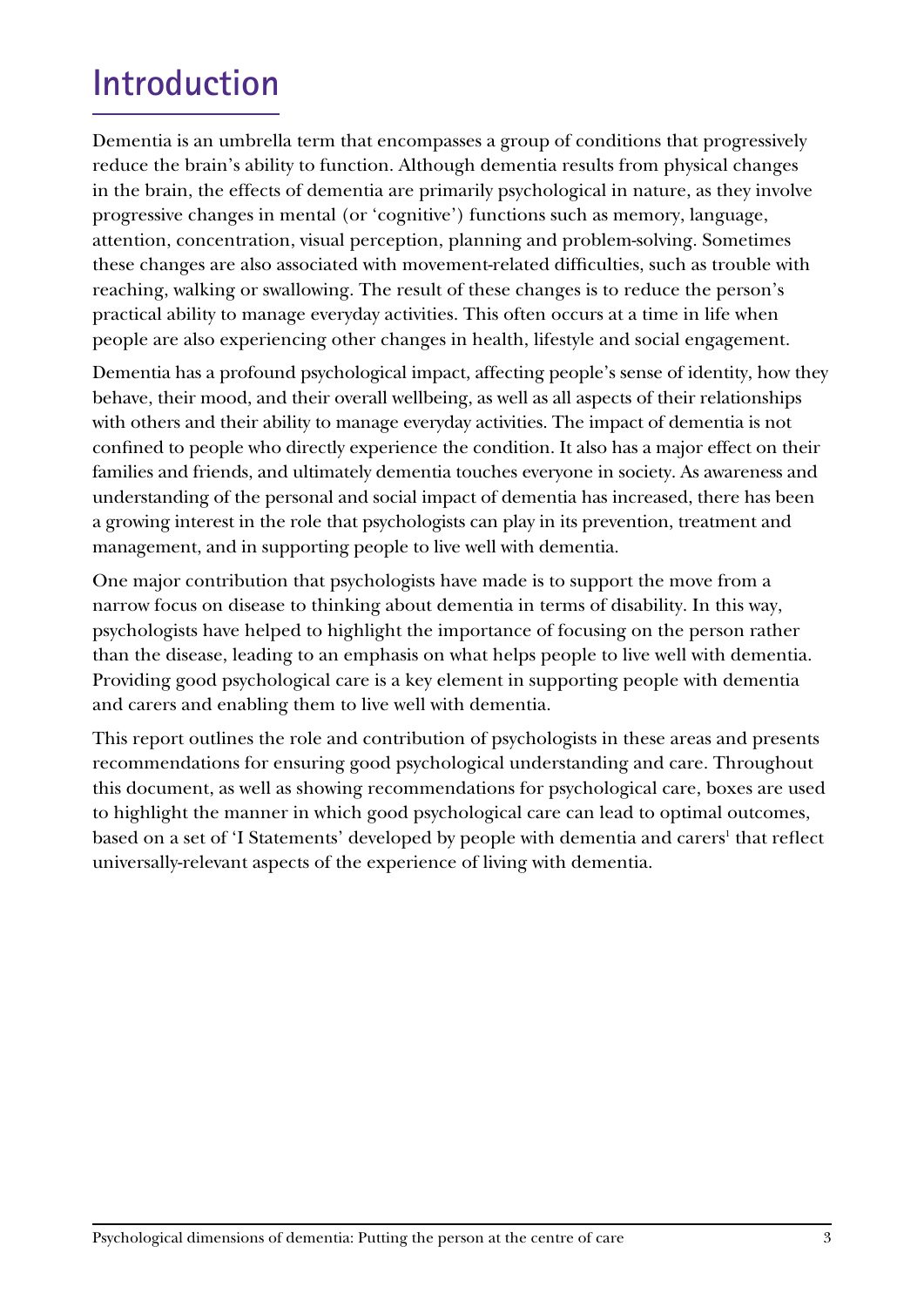# **Dementia in the UK: Facts and figures**

There are many conditions associated with dementia, but 89 per cent of these fall into three main categories: Alzheimer's disease (62 per cent), vascular dementia (17 per cent), and mixed Alzheimer's and vascular dementia (10 per cent)<sup>2</sup>. Rarer types of dementia include Lewy body dementia (4 per cent), fronto-temporal dementia (2 per cent) and Parkinson's dementia (2 per cent), with over 100 other diagnoses accounting for the remaining 3 per cent of cases. It is estimated that there were 773,502 people aged over 65 with dementia in the UK in 2014, representing 7.1 per cent of the 65+ population. This is thought to include about 15,000 people from black or minority ethnic groups. While dementia primarily occurs in people aged over 65, and prevalence increases with age, dementia can also affect people of working age. There were thought to be 42,325 people with young-onset dementia (starting under the age of 65 years) in the UK in 20132 . People with learning disabilities may experience dementia at a relatively young age; for people with Down's syndrome, where there is a genetic link to Alzheimer's disease, the average age of onset is 55 years. There is currently no medical treatment that can tackle the cause of the cognitive decline, and no cure for any form of dementia. The main pharmacological treatments currently available for symptoms of dementia have limited benefits and are suitable for only a proportion of those diagnosed<sup>13</sup>.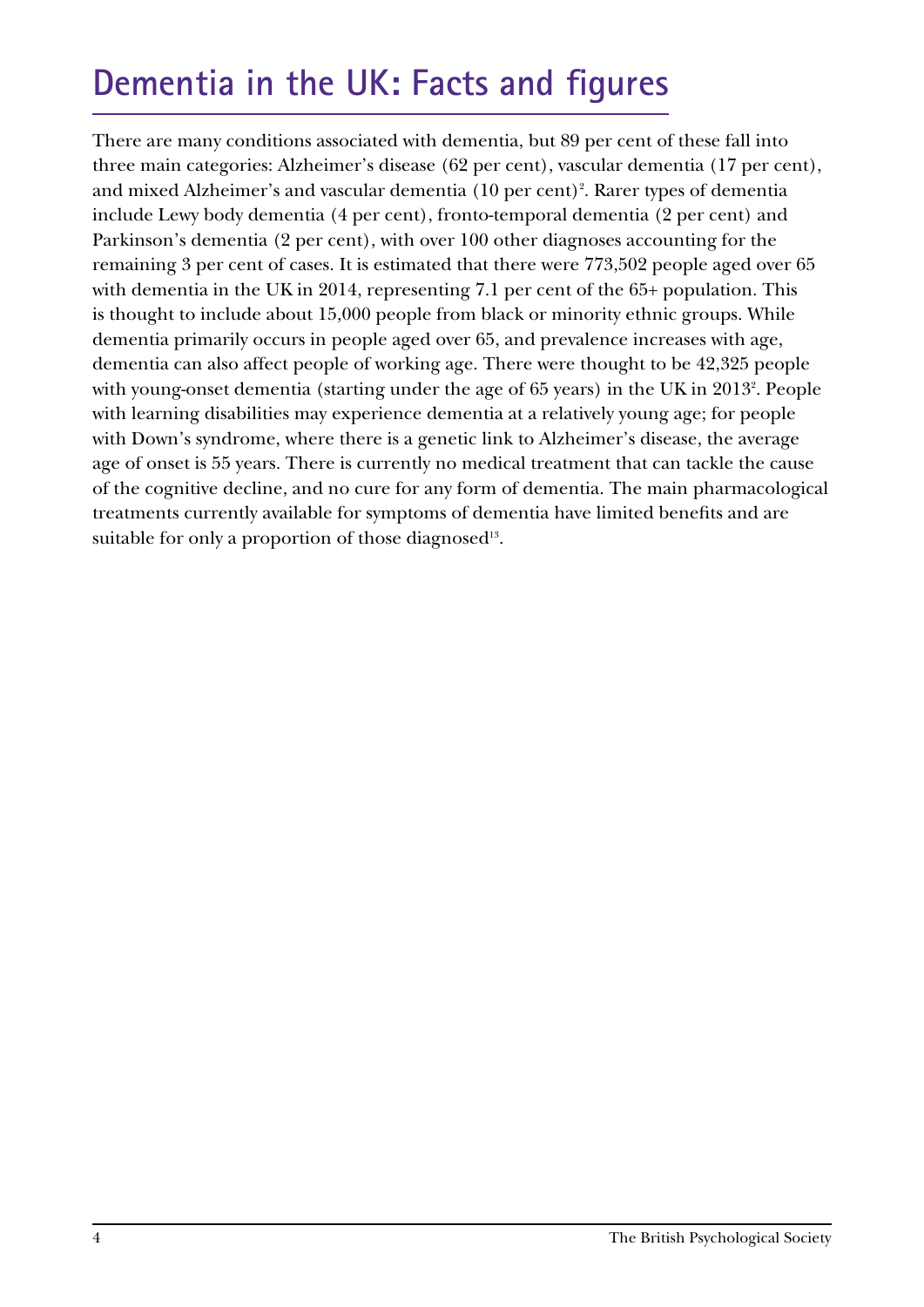# **Prevention**

Most people who are diagnosed with dementia experience symptoms late in life, where the individual risk of developing the condition is related to a complex range of factors including genes, environment and lifestyle. Some rare forms of dementia occur at an earlier age, and these are more strongly genetically-linked.

It has been estimated that up to one-third of cases of Alzheimer's disease are attributable to the effects of potentially-modifiable factors, such as diabetes, midlife hypertension, midlife obesity, physical inactivity, depression, smoking and limited educational opportunity early in life.<sup>3</sup> Social initiatives aimed at tackling inequality and deprivation, increasing activity levels, and improving general health and fitness in the population can all potentially reduce the prevalence of dementia.

Reducing the risk of developing dementia, or delaying its onset, is increasingly considered to be an important goal for health policy both in the UK and elsewhere.<sup>4</sup> Environmental and lifestyle factors may contribute to triggering changes in the brain linked to the development of dementia, with a range of lifestyle and behaviour choices across the lifespan playing a part. Therefore, helping people to make changes in behaviour and lifestyle could reduce their risk of developing the most common types of dementia such as Alzheimer's disease or vascular dementia in later life. Because the brain changes that lead to these forms of dementia can begin many years before symptoms become evident, adopting healthier behaviours earlier in life could help to counteract this process.

Psychologists are well-placed to contribute to the development and implementation of public health initiatives aimed at promoting cognitive health and reducing the risk of dementia. The interventions aimed at prevention of dementia that are most likely to prove effective are those based on psychological theories of motivation and behaviour change. Research has indicated that social engagement, physical and cognitive activity, and a healthy diet are among the key factors that protect against developing dementia.<sup>5</sup> Alongside medical factors, therefore, it is important at an individual level to target psychosocial and lifestyle factors that may reduce risk.

#### **Prevention**

As lifestyle factors contribute significantly to the risk of developing dementia a psychological approach is needed to enable people to make sustainable changes in behaviour and adopt healthier lifestyles.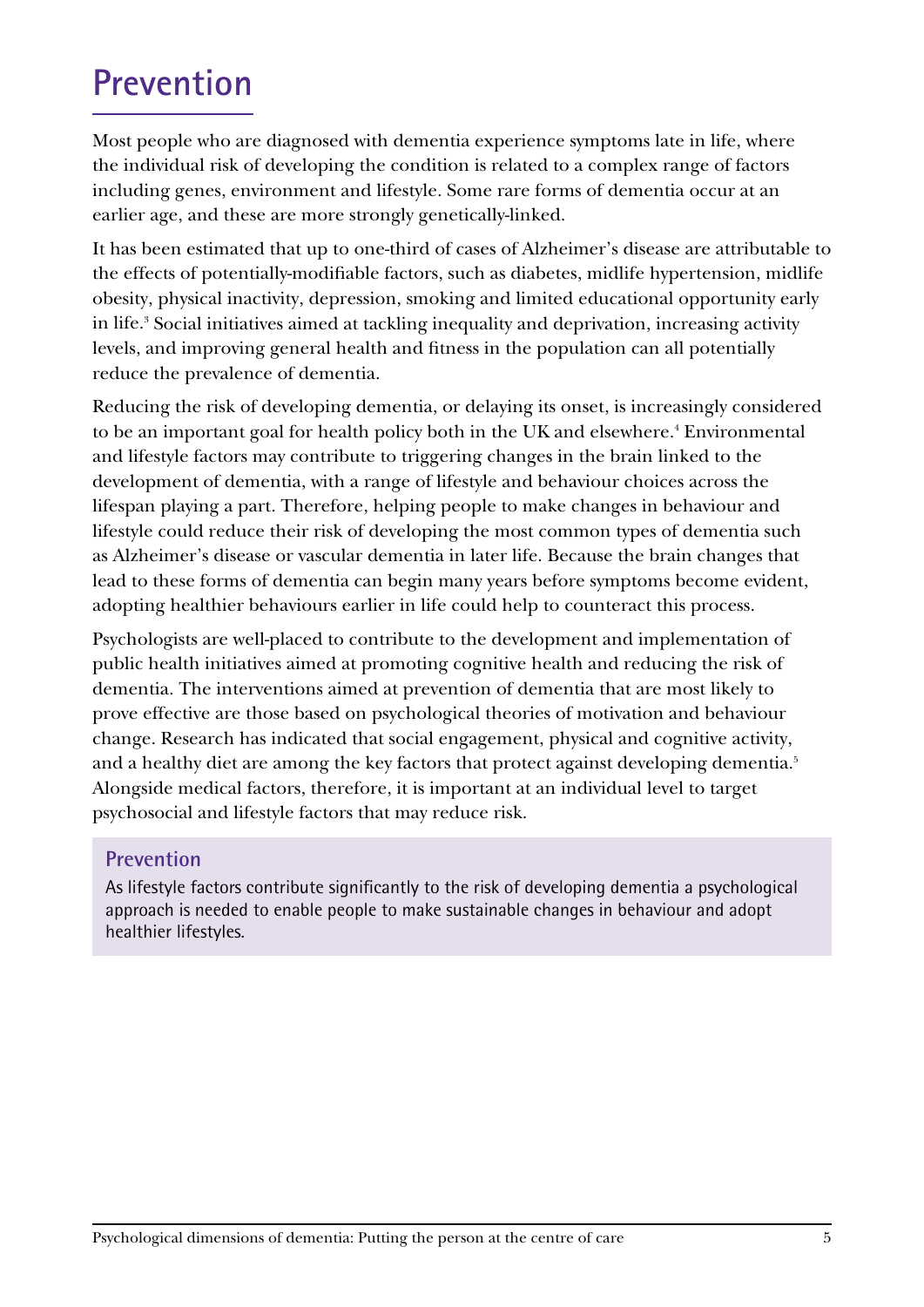# **Assessment**

In order to make an accurate diagnosis, offer an appropriate assessment of severity and progression, and provide effective care and support for people with dementia and their carers from pre-diagnosis to end of life care, it is vital to integrate multiple perspectives, including a psychological perspective. A process of individualised assessment leads to an understanding of the complex interplay of factors affecting the extent to which each individual is able to live well with dementia, and guides the provision of person-centred care throughout the dementia journey.

#### **Psychological assessment**

Receiving a diagnosis of dementia is a life-changing event. For the person affected by dementia, becoming aware of significant changes in memory or everyday ability creates a psychological dilemma about whether or not to seek help. Making the decision to acknowledge one's difficulties and to seek help can be a frightening experience, exacerbated by the stigma surrounding dementia in the wider community. While opting to carry on as if nothing has changed may enable the person to avoid some of the emotional distress, it can also lead to increased conflict with family members and increased levels of stress. It is vital that health professionals are sensitive to the psychological impact of what people are experiencing, whilst providing an accurate and timely assessment.

Psychologists are key members of multidisciplinary teams engaged in diagnosis of dementia. They are the only professionals qualified to carry out neuropsychological assessment as well as having the necessary skills to undertake the complex therapeutic interventions that may be required following diagnosis. Psychologists also train other professionals in the use of screening tests that can highlight a need for more detailed assessment, and simpler cognitive tests that can help to confirm a diagnosis where difficulties are already more extensive and well-established.

Counselling before a diagnosis is confirmed is an important part of the diagnostic process during which concerns can be discussed and information given. Where a detailed neuropsychological assessment is needed to establish whether the person's difficulties are due to dementia or to a different condition, the individual and family need to understand the nature, purpose and possible outcomes of the assessment if they are to make an informed decision about whether to proceed.

Once informed consent for diagnostic assessment has been obtained, a neuropsychological assessment carried out by a psychologist working as part of a multi-disciplinary team provides essential information that can help to clarify whether dementia is present and, if so, to determine the specific type and severity of dementia. The clinical signs and symptoms of dementia vary in the different sub-types, and even within any one sub-type there are different profiles and considerable individual differences in the pattern of symptoms.

A neuropsychological assessment involves asking the person, where possible, to complete a set of tasks that evaluate aspects of mental ability in order to identify the pattern of strengths and difficulties. These are likely to cover memory, reasoning, problem-solving, decision-making, planning, attention, language and visual perception. It also involves gathering a comprehensive account of the way in which the person is functioning in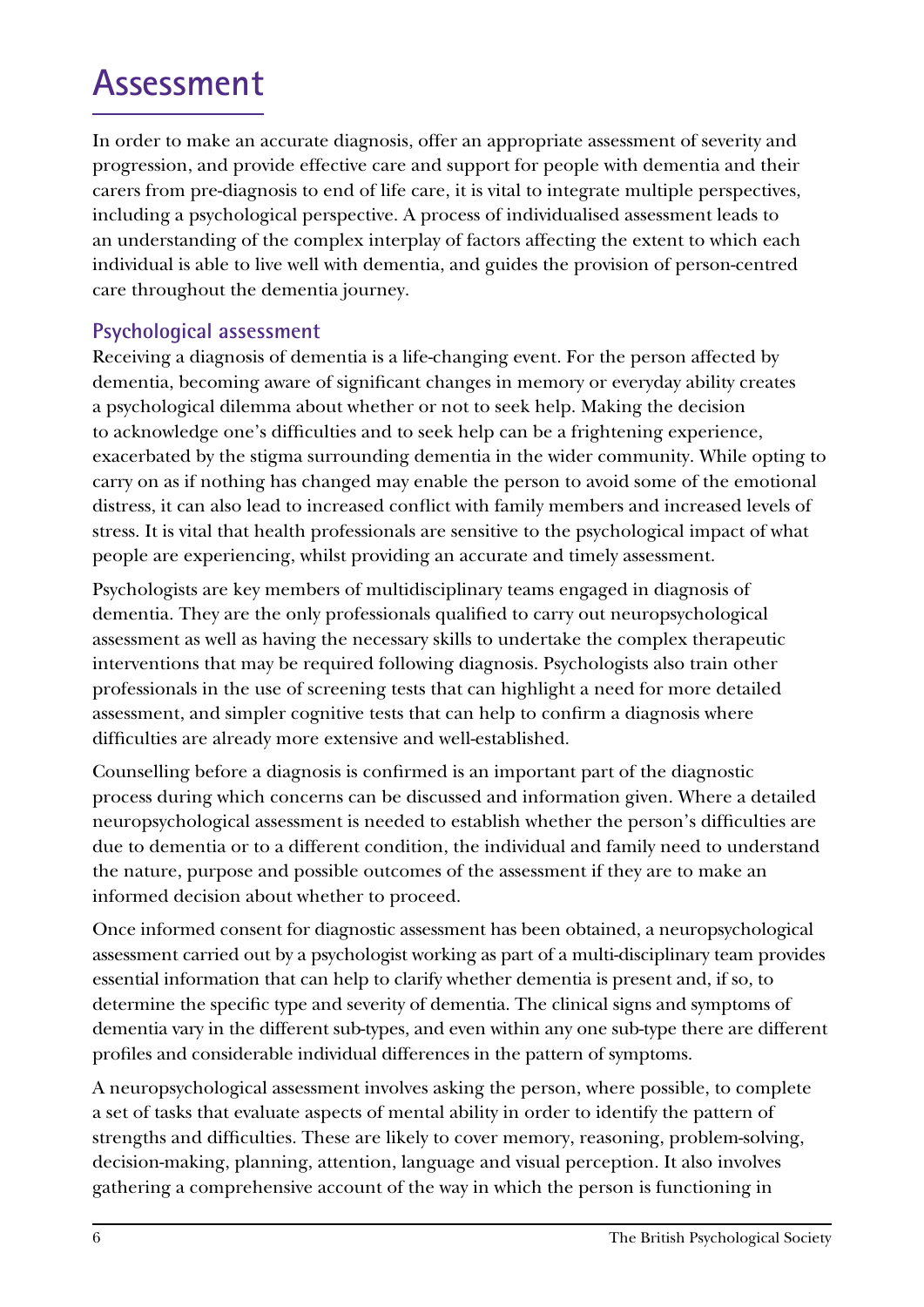daily life and how this may have changed, as well as information about the person's circumstances, relationships and general health. The resulting information is used to determine the most likely reasons for any difficulties and ways in which these might be alleviated, particularly where the diagnosis is uncertain. Equally importantly, it contributes to a detailed formulation of the person's situation and needs, and makes it possible to identify opportunities for building on the person's strengths and thus to help with developing coping strategies.

### **What is formulation?**

Formulation is the summation and integration of the knowledge that is acquired by assessment. This draws on psychological theory and research to provide a framework for describing a client's needs. What makes this activity unique to psychologists is the knowledge base, experience, and information on which they draw. The ability to access, review, critically evaluate, analyse and synthesise data and knowledge from a psychological perspective is one that is distinct to psychologists, both academic and applied.

Following assessment, communication of the diagnosis must be done sensitively, with sufficient time allowed for discussion and the opportunity for follow-up appointments. Knowledge gained through the processes of pre-diagnostic counselling and assessment can help to ensure that the discussion, and the explanations given, are individually-tailored, and that the person's wishes about how and what to be told are respected. Any ongoing support offered to facilitate adjustment to living with the condition should be appropriate to the needs of the individual and family. Communicating a diagnosis of dementia is challenging for health professionals, and staff engaged in this work benefit from psychological input in developing and maintaining an approach that is sensitive and person-centred.

As dementia progresses, further psychological assessment offers an important means of monitoring progression, identifying retained strengths and responding to changing needs, and ensuring timely and appropriate support. Detailed assessment is sometimes needed to help distinguish whether particular issues are due to dementia or result from other health needs. Psychologists can help families and care staff to understand that care must be adapted as the dementia progresses, so it is vital that there is input from psychologists throughout the trajectory of a person's experience of dementia.

#### **Assessment**

As part of the diagnostic process, access to timely and prompt psychological assessment, including specialist neuropsychological assessment, is essential.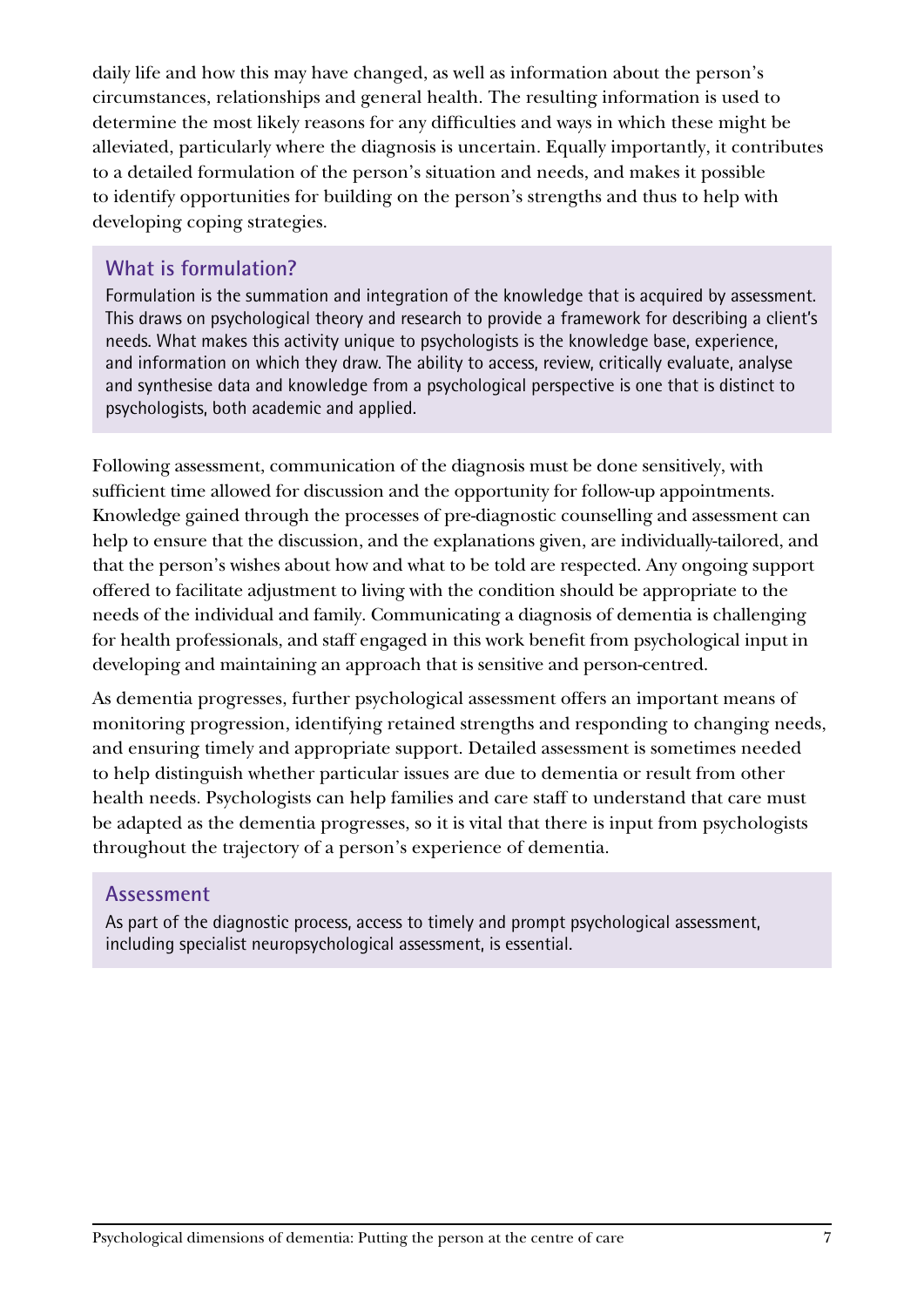# **Planning care**

## *'I have personal choices and control or influence over decisions about me.'*

## **Choice and control: What does good psychological care involve?**

- Listening to what people with dementia want and making sure that their voices are heard.
- Ensuring through clinical leadership that the diagnostic pathway is based on good psychological care; for example, ensuring that pre-diagnostic assessment counselling is offered to everyone seeking a formal diagnosis.
- Contributing a detailed neuropsychological assessment to inform differential diagnosis.
- Ensuring that the expertise, input and involvement of family carers and other advocates is encouraged where the person with dementia needs additional support in exercising choice and control.

Each individual's experience of dementia is unique. Dementia affects people from all groups within society, and it is vital to ensure that all groups have equal access to highquality services and care in a timely manner throughout the course of dementia. The experience of dementia is influenced both by the types of changes that characterise the person's dementia and by the person's life experience, personality, resources, and family and social context. Dementia is a progressive condition, and the nature of the experience, along with the resulting needs, will change over time. The trajectory and rate of change varies considerably and can be influenced for example by other physical health conditions. The care needs of people experiencing young-onset dementia, who may have young families, who are often physically fit and mobile, and who enjoy the kinds of interests and activities shared by people in their own age-group, can differ considerably from those of people who develop dementia in later life.

There is a need to consider models of service that can improve accessibility. Clinical services must be sensitive to people with a range of abilities, cultures and backgrounds and from different age-groups. Services are less accessible for people from black and minority ethnic groups, who are under-represented in memory clinics. Some groups may require services tailored to their particular needs; for example, specialist expertise is required to diagnose dementia in people whose first language is not English and those with intellectual disability in order to provide appropriate post-diagnostic support.<sup>6</sup>

People cope with dementia in different ways. Some acknowledge and accept the diagnosis, confront its implications, and actively make changes that can help them to manage the condition better. Others cope by trying to keep things the same and taking one day at a time. Some people may be unable to understand the diagnosis and its implications, and a small proportion of people diagnosed with early-stage dementia seem not to acknowledge that they are experiencing any particular difficulties or that there is anything wrong. This apparent lack of awareness may in some cases be caused by changes in the brain, but it can also reflect the way in which people respond to the emotional threat that dementia represents. These different ways of coping mean that psychological support must be based on a formulation of individual needs and circumstances.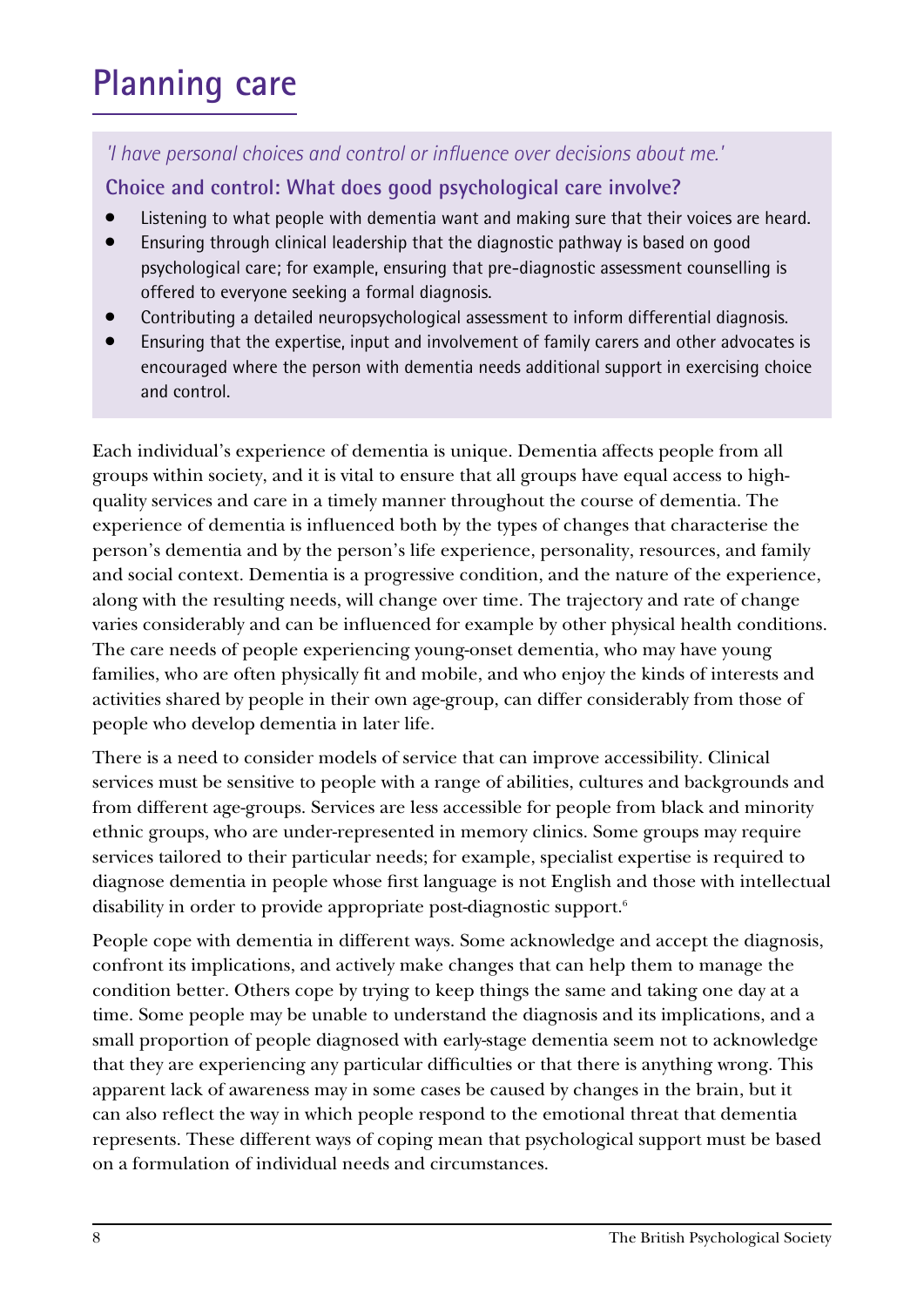#### **Planning care**

Improving people's experience of dementia means ensuring that their care and treatment is individually tailored to their needs throughout the dementia journey.

Understanding dementia from a social and psychological perspective has had a major impact on how the condition is understood and how those experiencing it are viewed.<sup>7</sup> There is now an increased focus on the importance of asserting and upholding the human rights of people affected by dementia, alongside people with other disabilities. Psychologists are instrumental in the growing move towards inclusion of people with dementia in decisions about their own care and in supporting their active and meaningful involvement in decision-making in their own lives and in service evaluation and planning.<sup>8</sup> This movement actively contributes to the reduction of the stigma surrounding dementia and the development of dementia-friendly communities.

Maintaining a sense of control, identity and connection is a key focus as dementia progresses. When it becomes harder to remember and communicate important information or to access familiar and personally-meaningful experiences, there is a risk that the person will experience a sense of isolation and dislocation at a time when the emotional resources to protect against this threat are lacking. It is vital that health care staff, together with family and friends and all those in regular contact with a person affected by dementia, work to support and maintain links with key aspects of the person's individual, social and cultural identity, including personal preferences, wishes, memories and experiences, and that this kind of support is integral within different contexts of care. This support helps to engender trust, to establish a sense of security and comfort, and to provide a sense of social connection, and thus maintains wellbeing and self-esteem. Positive interactions and supportive contexts can help to mitigate the impact of particular difficulties or symptoms.

#### **Planning care**

People with dementia should be supported in making their own decisions as far as possible. When this is not possible, their wishes, feelings, values and beliefs should be taken into account, in consultation with carers, to the greatest extent possible in making decisions in their best interests.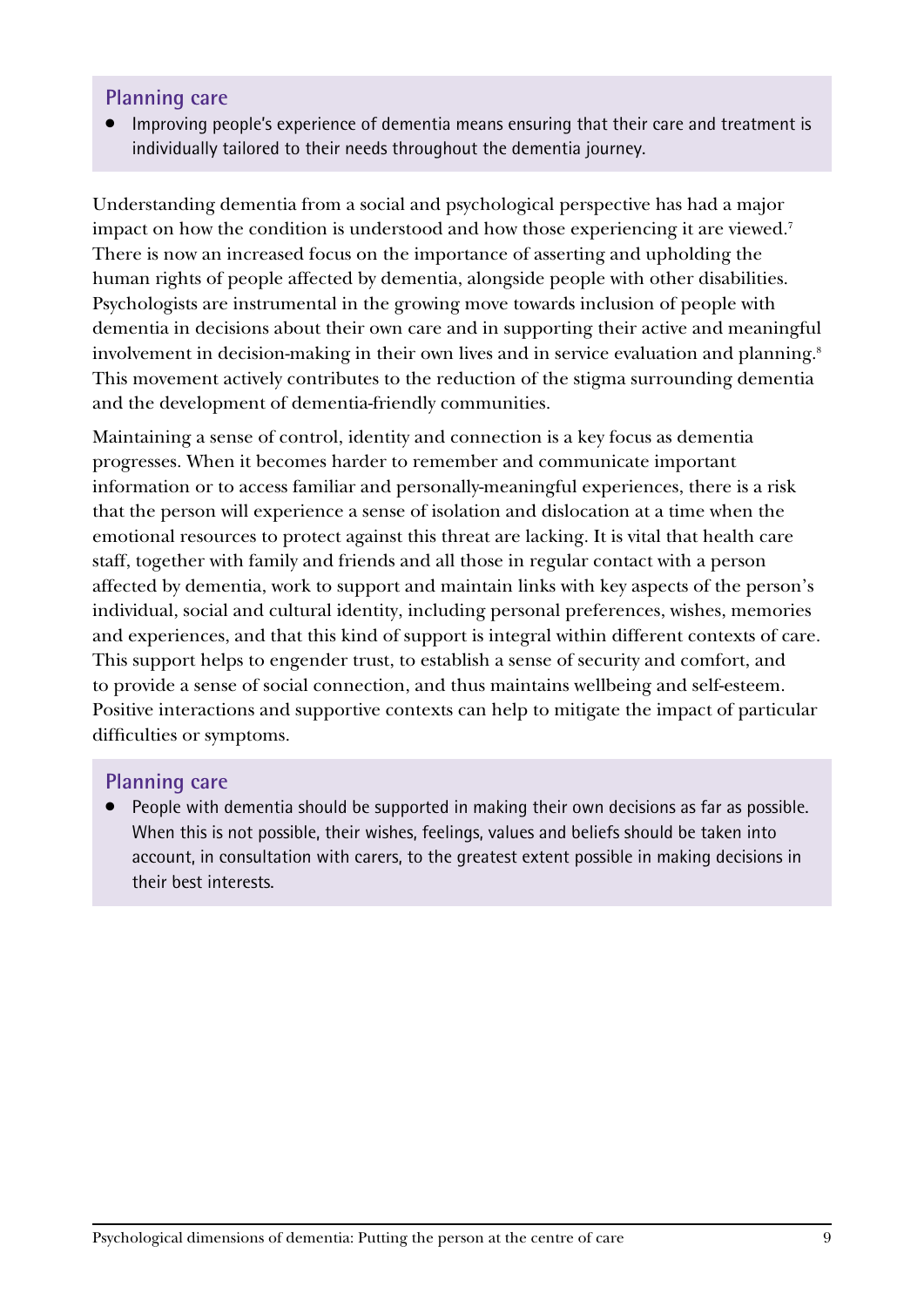## **Treatment and support**

## **Psychological support and interventions in the early stages of dementia**

*'I have the knowledge and know how to get what I need and so does my carer.'*

**Information and support: What does good psychological care involve?** 

- Promoting an understanding of how information can be communicated in a timely way.
- Signposting people to other sources of information and support along the dementia pathway.
- Working to remove barriers to accessing available support.
- Supporting people to draw up advance statements regarding their future care

Current Government policy emphasises the importance of timely diagnosis of dementia, and of diagnosing a greater proportion of people with the condition. However, a diagnosis is of questionable value if it does not result in access to appropriate information, treatment or support. Support immediately after diagnosis is vital if people are to live well with dementia. There is an urgent need for commissioners and service providers to address this gap in provision, and to identify ways of ensuring that people with dementia and carers receive appropriate psychological support.9

Provision of psychological support and access to evidence-based psychological and social interventions can help to promote adjustment, maintain everyday functioning and alleviate psychological distress and therefore reduce the need for medication. Insufficient attention has been paid to ensuring that people with dementia and carers can access these kinds of support, which are only available to a small percentage of those who might benefit.

Psychological interventions play a key role in improving the wellbeing of people with dementia and their carers.<sup>10</sup> Therapeutic interventions such as systemic, cognitivebehavioural and other therapies provided individually or in groups can help people process some of the difficult emotions associated with a diagnosis of dementia and thus adjust and cope. Psychologists encourage family members and care staff to understand the importance of strategies that can help to maintain a sense of identity and connection when memory for important people, events and experiences fades, such as the timely development of life story books.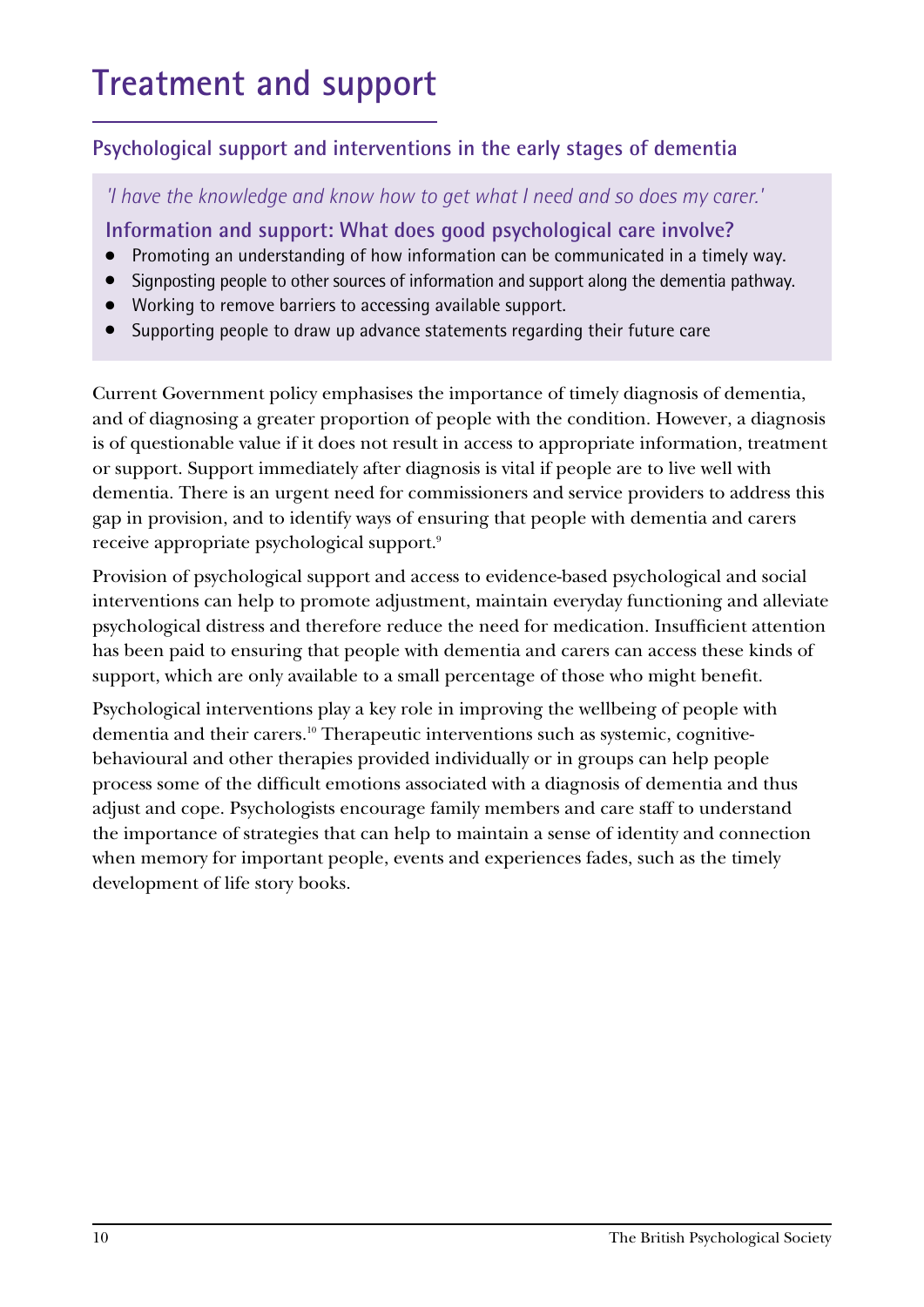### *'I have a sense of belonging and of being a valued part of family, community and civic life.'*

**Belonging and being valued: What does good psychological care involve?** 

- Supporting the development of dementia-friendly communities.
- Actively involving people with dementia and their families in service evaluation and strategy development.
- Providing training for voluntary organisations working with people living with dementia.
- Involving people with dementia in training and interventions as 'experts by experience'.

Throughout the four UK nations, dementia-friendly and dementia-supportive communities are being created, where people have an awareness of what it is like to live with dementia and are therefore more likely to be supportive of a person with dementia in their community. The Dementia Friends initiative has energised this process with over 1.5 million recruited throughout the UK since 2014.11,12 People with dementia and carers have developed, and participate in, many formal and informal networks including support, self-help and advocacy initiatives.

As dementia progresses, psychological and psychosocial interventions, delivered by staff from a range of disciplines including psychologists, continue to offer important benefits. The selection of appropriate options is based on psychological assessment and formulation from a positive behaviour support perspective that considers all aspects of the person's life, including health, relationships, social networks, and the physical environment. As well as providing psychological interventions, psychologists also support access to a range of interventions offered by other staff groups. These include for example counselling, reminiscence, cognitive stimulation, creative activities, individually-tailored activities, and sensory stimulation. Appropriate interventions can promote wellbeing and increase the likelihood of people with dementia living full lives in their local communities.

#### **Treatment and support:**

People with dementia should have the opportunity to participate in meaningful activities, and be part of a local community that is dementia-friendly and fully supportive.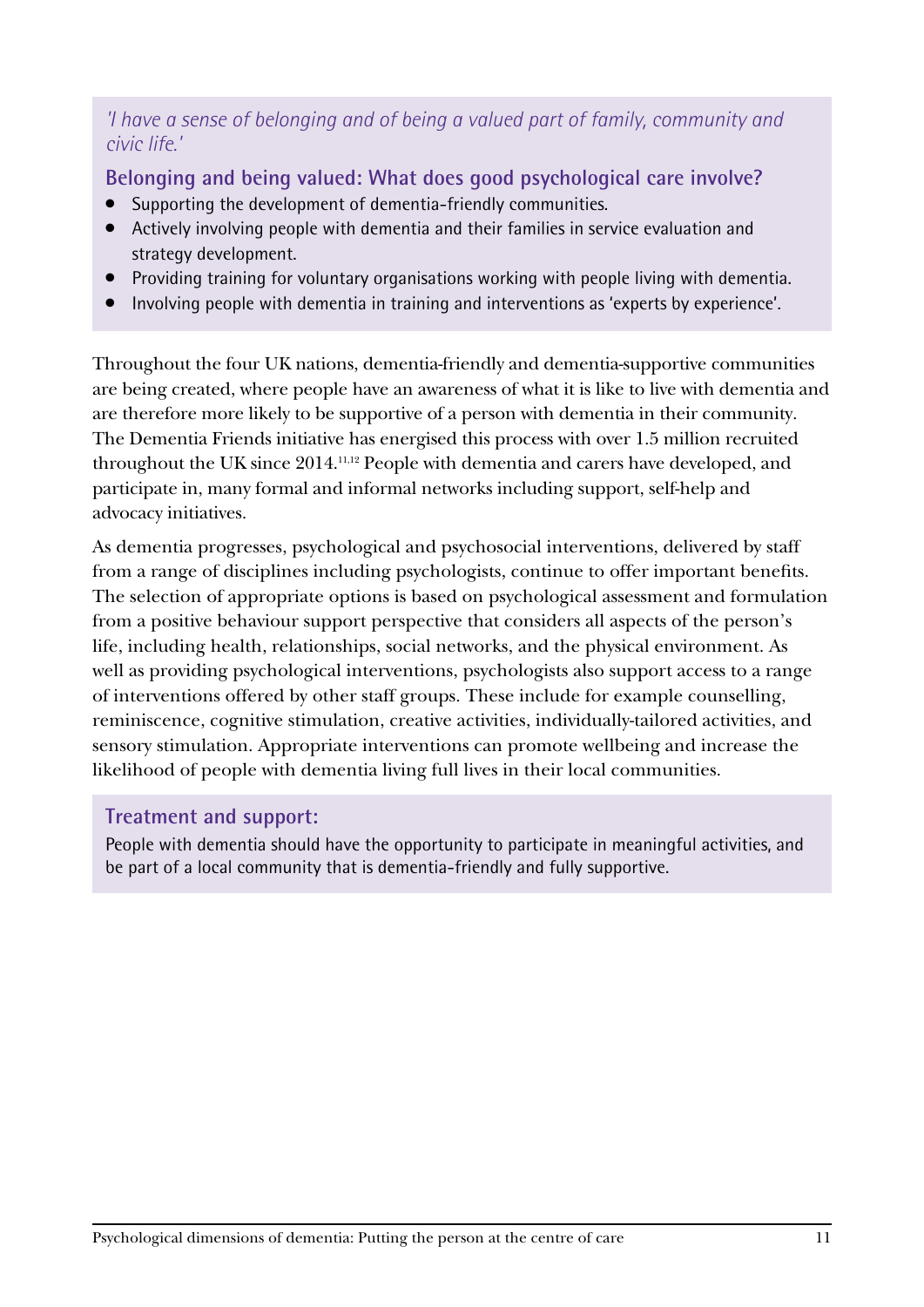## **Psychological support and interventions as dementia progresses**

## *'I have support that helps me live my life.'*

**Support to live a meaningful life: What does good psychological care involve?** 

- Advising on the development of services that are person-centred and recovery-focused, enabling people to live lives that are meaningful and satisfying.
- Encouraging the collection and use of life stories in clinical practice.
- Working to support the capacity of people with dementia to make their own decisions as far as possible, and identifying and promoting their best interests in areas where they are deemed to lack capacity.
- Providing evidence-based psychological interventions to people with dementia and their carers.
- Devising strategies for maintaining or improving a person's skills, interests and activities, based on a clear understanding of the person's strengths and difficulties and of what is important and meaningful to the person.

Some people with dementia will make the transition to living in a residential home or nursing home. About one-third of people with dementia live in care homes, and about 70 per cent of care home residents have dementia.<sup>2</sup> Psychological support for the person with dementia and any family members involved can help to ease the transition and allow a smooth adjustment in these very challenging circumstances. Psychologists and other health professionals provide training, psychological support and supervision for staff in residential settings that helps to develop their understanding about ways of providing person-centred, rather than institutional, care.

People with dementia, especially those living in residential care settings, may show high levels of distress or engage in behaviour that others find difficult to understand. Dementia can impact on a person's ability to communicate needs and wishes. Behaviour can be understood as a response to distress or as means of communicating or addressing an unmet need. Often the response to behaviour that is considered difficult is to prescribe anti-psychotic medication or major tranquillisers, despite evidence that this is frequently ineffective in many cases, and may have very harmful effects or even prove fatal in others.13 It is now recognised that such medication should not be used until the application of psychological and social interventions has been fully explored, and then only in the short term. An alternative, psychological approach is based on understanding the meaning and function of behaviour, rather than viewing it as an inevitable symptom of an underlying illness.<sup>14</sup>

This kind of positive behaviour support is founded on the premises that behaviour occurs for a reason or serves a particular function. It may occur in response to the individual's internal or external environment or reflect an underlying unmet need, pain or illness, and it is influenced by the person's pattern of cognitive strengths and weaknesses. Behavioural approaches involve developing an understanding of why the behaviour occurs, and what internal or external factors trigger or maintain it. This helps to identify ways of preventing the behaviour happening or of responding to it appropriately when it does occur. An acceptance of the importance of cultural and other values is integral to this approach, as is an emphasis on preventative strategies through the delivery of person-centred care.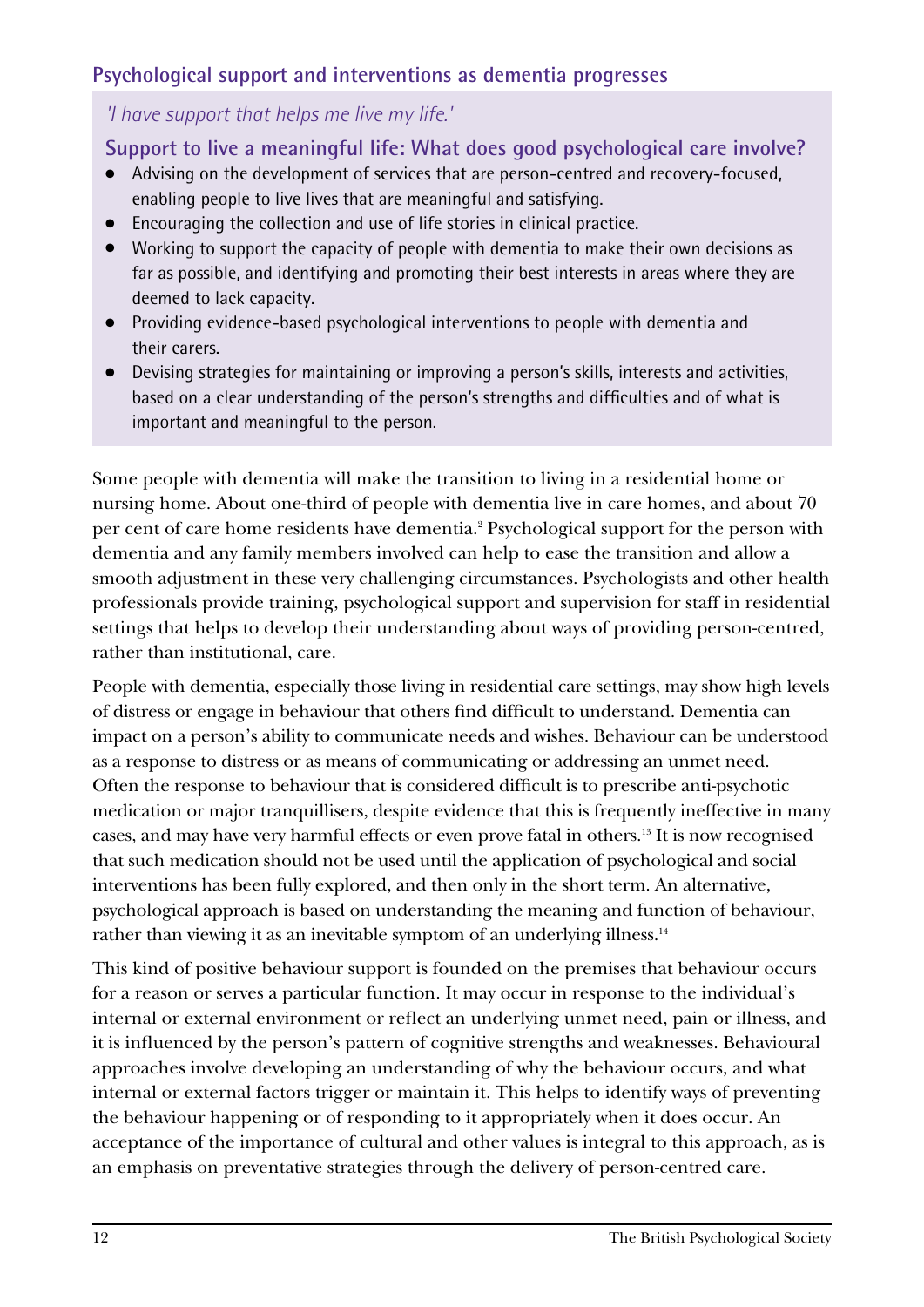### **Psychology and co-morbid health conditions**

People with dementia often also have other physical and mental health conditions, with high levels of co-morbidity. For some people, these co-morbid conditions create more of a challenge, and are more disruptive to everyday life, than dementia. It is important that any concurrent health conditions are recognised and appropriate treatment offered. It is also important to accept that treatment for co-morbidities may be refused – either contemporaneously by people with the capacity to do so, or in advance via the mechanism of a legally-binding Advance Decision – (e.g. refusing a feeding tube with end-stage dementia). Treatment of co-morbidities should be provided if – and only if – it is in the person's best interests and has not been legitimately refused. People with dementia should be able to access mental and physical health services appropriate to their needs. Provision of effective psychological therapies for mental health issues such as depression or anxiety requires an understanding of changes in cognition, of the emotional impact of dementia, and of the context in which people experience and live with dementia, including their attachments and relationships. Psychological therapies often need to be adapted to compensate for the impact of cognitive changes and to ensure sensitivity to the individual's wider context. Management of physical health conditions is important to avoid hospital admission wherever possible.

#### **Treatment and support**

Dementia care plans must cover all the person's needs, including equal access to the right healthcare for other mental or physical health needs.

## **Psychology and end of life care**

Good end of life care covers all aspects of wellbeing. The focus is on the quality, rather than the length, of life, relieving any discomfort and distress, and providing care that is underpinned by compassion and respect. While dementia itself shortens life expectancy, people living with dementia may also have other life-limiting illnesses which result in death while their dementia is at a relatively early stage.

The European Association for Palliative Care<sup>15</sup> drew on expert evidence and consensus to describe an optimal approach to palliative dementia care. Palliative care should provide relief for the emotional, psychological, relational and physical challenges that face people with severe dementia. Untreated or undertreated pain is commonplace leading to distress, disturbed behaviour, depression, decreased functioning and increased dependency.

People with dementia have the right to make their own decisions about end of life care when they have the mental capacity to do so. This includes the right to consent to or to refuse treatment for other life-limiting illnesses. People in the earlier stages of dementia, who have the capacity to make treatment decisions for themselves, should also be offered the opportunity to make an Advance Decision and should be supported in doing this.

For someone with severe dementia, end of life care may last for weeks, months or even years, making planning uncertain and difficult. The emotional reactions of family and close friends before and after death may be complex, reflecting the long duration of the illness. People living with severe dementia often become isolated, which leads to depression, withdrawal and negative health outcomes. Although spoken language is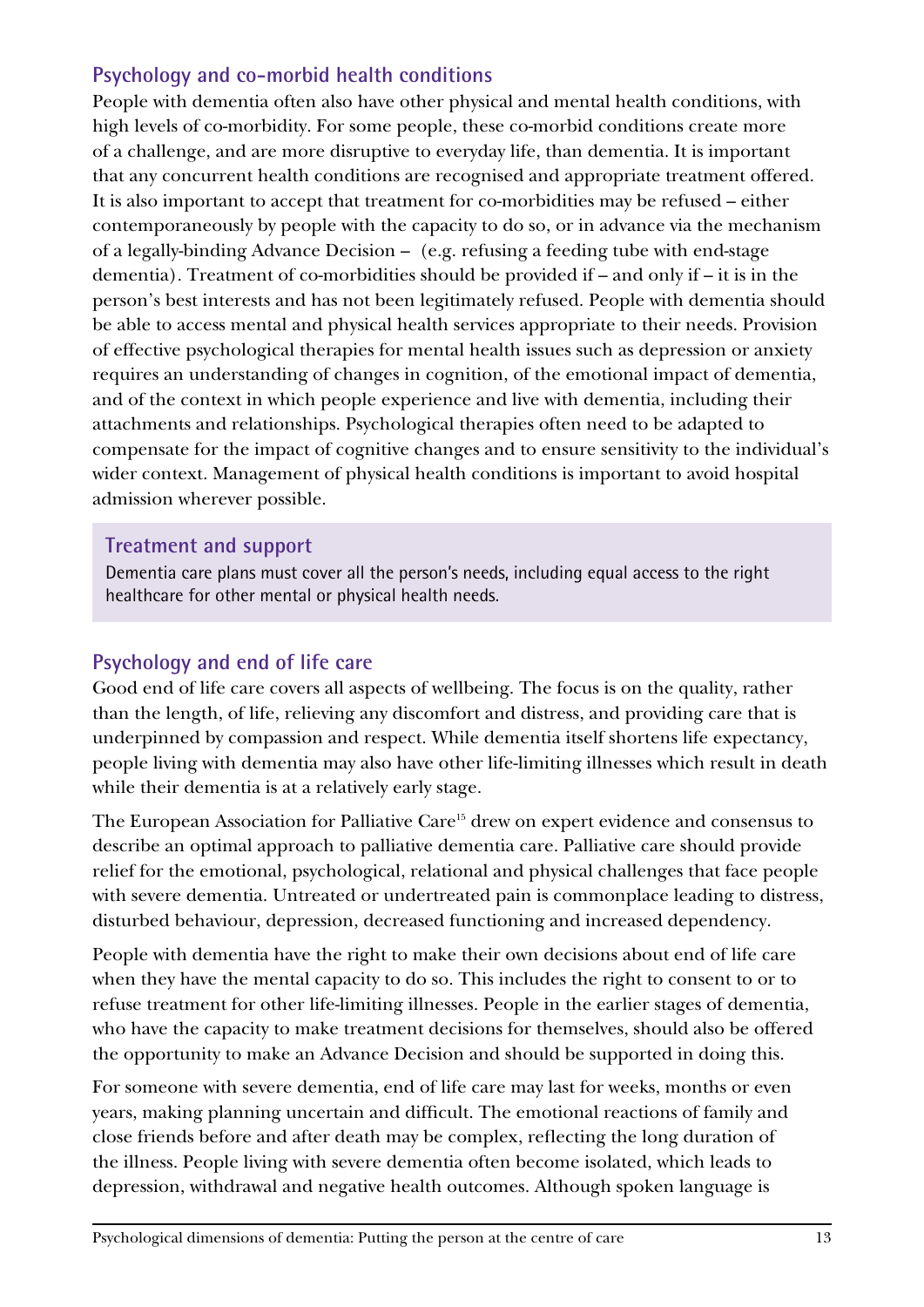likely to be severely affected, the person with dementia will still be able to respond at an emotional level. Carers require the ability to sensitively attend to signs of wellbeing and ill-being and respond appropriately. For both staff and family members, caring for someone at the end of life can be very rewarding and a time of great closeness.

Psychologists are well-placed to contribute to policies aimed at providing co-ordinated and holistic support that responds to an individual's wishes and needs, so that people with dementia end their lives with dignity and free from pain.

## **Treatment and support**

To ensure the best possible outcomes for people with dementia, multi-agency multi-disciplinary teams in health and social care should include psychologists, and those receiving care in hospitals and care homes should have access to multi-disciplinary teams which include psychologists.

## **Psychology and service delivery**

The needs of people with dementia are best met when all services work closely together, alongside other community resources, to deliver integrated care. Psychologists are key contributors to this process. Through their detailed understanding of cognition, behaviour, emotions and social interactions, psychologists offer expertise in many aspects of dementia diagnosis, care and management, as well as prevention and risk reduction. Psychologists from a range of backgrounds and with varying types of expertise contribute to providing effective services and care. Practitioner psychologists are trained to doctoral level and may progress to consultant level, and a continuing commitment to training sufficient numbers of practitioner psychologists is vital. The largest group of practitioner psychologists involved in dementia care are clinical psychologists who work as part of multi-disciplinary teams in memory clinics, services for older people or other specialist services, but psychologists from a range of specialisms also play a vital role. Amongst these are clinical neuropsychologists, health psychologists and counselling psychologists. The nature of practitioner psychologists' training enables them to play a key role in undertaking detailed psychological assessments and interventions, training and supporting other staff groups, evaluating service provision and overseeing the provision of good psychological care.

Psychologists are at the forefront of developing and evaluating interventions, and train and supervise other staff groups to deliver these. These include, for example, information about practical strategies for dealing with memory problems, self-management groups, or individually-tailored cognitive rehabilitation to support engagement in everyday activities, promote independence and boost confidence.

Health and social care staff need training and support to provide high quality, personcentred care to maintain dignity and quality of life. Staff providing care for people with dementia face many challenges and, in addition to skills training, need effective support and supervision, with a focus on maintaining their own psychological wellbeing. Psychologists are vital for the provision of this form of work due to both their academic background and their training in providing therapeutic support at many different levels, including individual, group and systemic psychotherapy and neuropsychological rehabilitation. Psychologists contribute to training care staff in implementing positive behaviour support approaches and can provide specialist expertise where this is needed.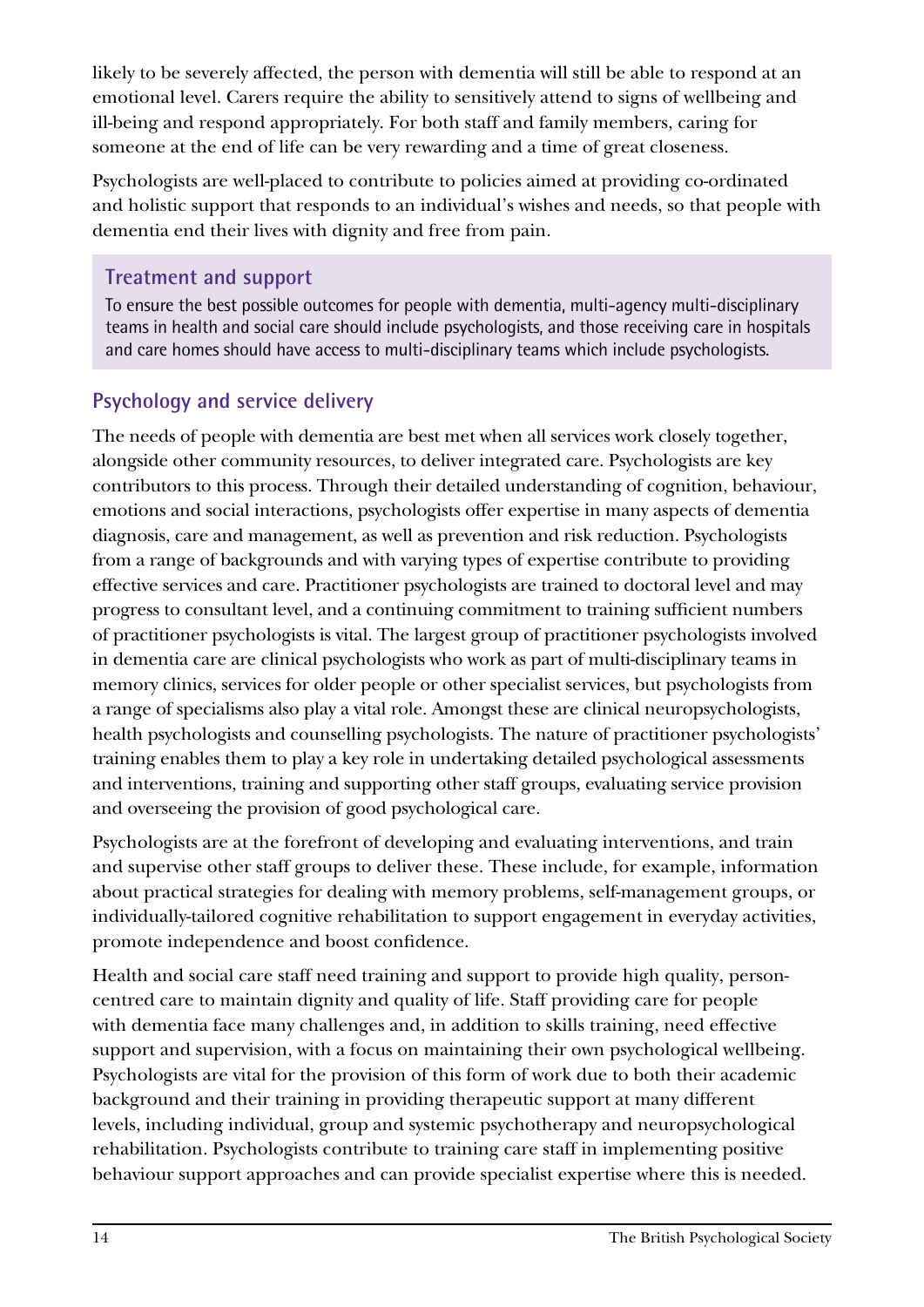Where stays in acute hospitals are unavoidable, it is essential that staff members at all levels are supported and equipped to care for patients who have dementia. Psychologists are wellplaced to contribute to training and supporting staff on general hospital wards to provide good-quality care for patients with dementia and support effective communication of personal needs and preferences.

#### **Treatment and support**

Psychologists should be involved in training and supporting a workforce able to deliver excellence in dementia care.

Increasing pressure on health care systems, resulting from financial constraints and the need to develop services that are more responsive to need, is likely to lead to the development of innovative methods of assessment and intervention. It is important that these services are evaluated appropriately and that any new service development continues to hear the voice of people affected by dementia. Psychologists are trained in service evaluation and are well-equipped to contribute to this process.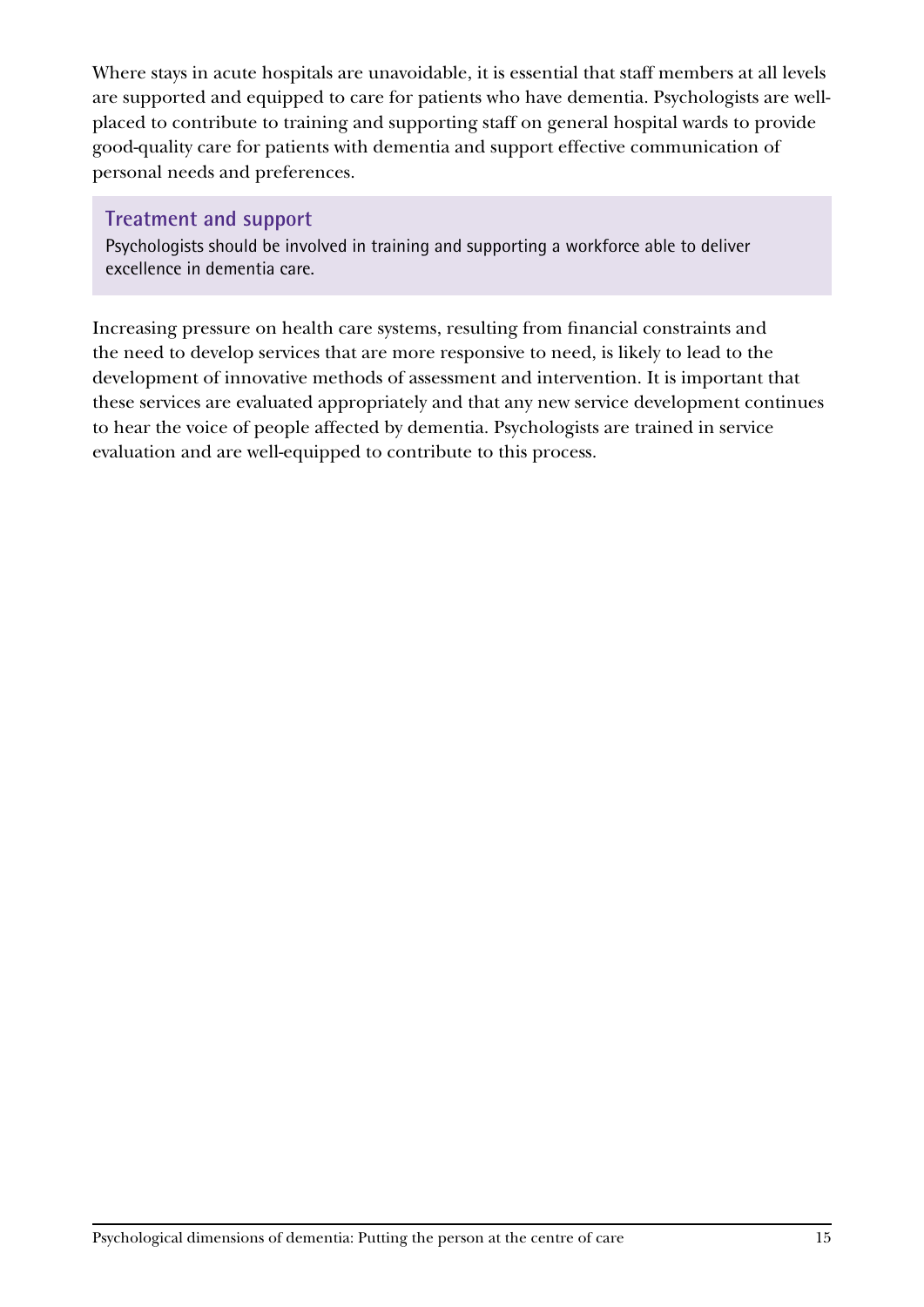# **Families and carers**

## *'I live in an enabling and supportive environment where I feel valued and understood.'*

**Enabling and supportive environments: What does good psychological care involve?** 

- Challenging ageist attitudes and reducing the stigma of dementia, and promoting social inclusion and involvement in valued roles and activities.
- Helping families, carers and care staff understand that behaviour that challenges communicates an unmet need.
- Iraining staff in the use of psychosocial approaches to meet the person's needs.
- Advising on environmental adaptations to promote independence and reduce risk.

Family members of people affected by dementia who take up the caring role cope with this in different ways. They may have other challenges to cope with, such as physical health problems of their own, and they may have to combine caregiving with other family and employment responsibilities. This is particularly the case for carers of younger people with dementia, who have higher levels of burden than their older counterparts, even when severity of dementia and levels of behavioural disturbance are the same. It is important to work with carers and involve them in the process of deciding what kinds of support will be most useful and when.

Providing information can help carers understand the condition and what to expect, and enable them to respond in a helpful way to the needs of the person with dementia. Sharing experiences with other carers in a similar situation can also be invaluable. Beyond this, carers often benefit from detailed advice and training in specific skills that can develop resilience and coping skills, support their own wellbeing and that of the person with dementia, and enable both to maintain a good quality of life. This kind of support may be needed at any stage of dementia, depending on individual needs and circumstances, but should always be available at the time of diagnosis and at key transition points such as a move to residential care. Where care is in danger of breaking down or either the person with dementia or the carer is at risk, skilled couple therapy may be needed.

Carers derive most benefit from structured multi-component psychological approaches provided by skilled and experienced practitioners over a defined period, followed up by ongoing contact. Key components of these interventions are

- **Emotional and psychological support** encompassing emotional support, counselling or psychotherapy, and development of stress management and self-care strategies.
- **Information** including developing knowledge about dementia and the support services available, and understanding the behaviour of the person with dementia.
- **Skills training**  focusing on, for example, how to communicate effectively with the person with dementia, how to respond to distress, how to engage a person who has become inactive or withdrawn, and how to support meaningful activity and occupation.
- **Increasing social support** for some carers, involving the wider family or otherwise strengthening networks of social support is an important consideration.

#### **Families and carers**

Families and carers play an important role in improving people's experience of dementia. They should be included in care planning and should have access to psychological support themselves.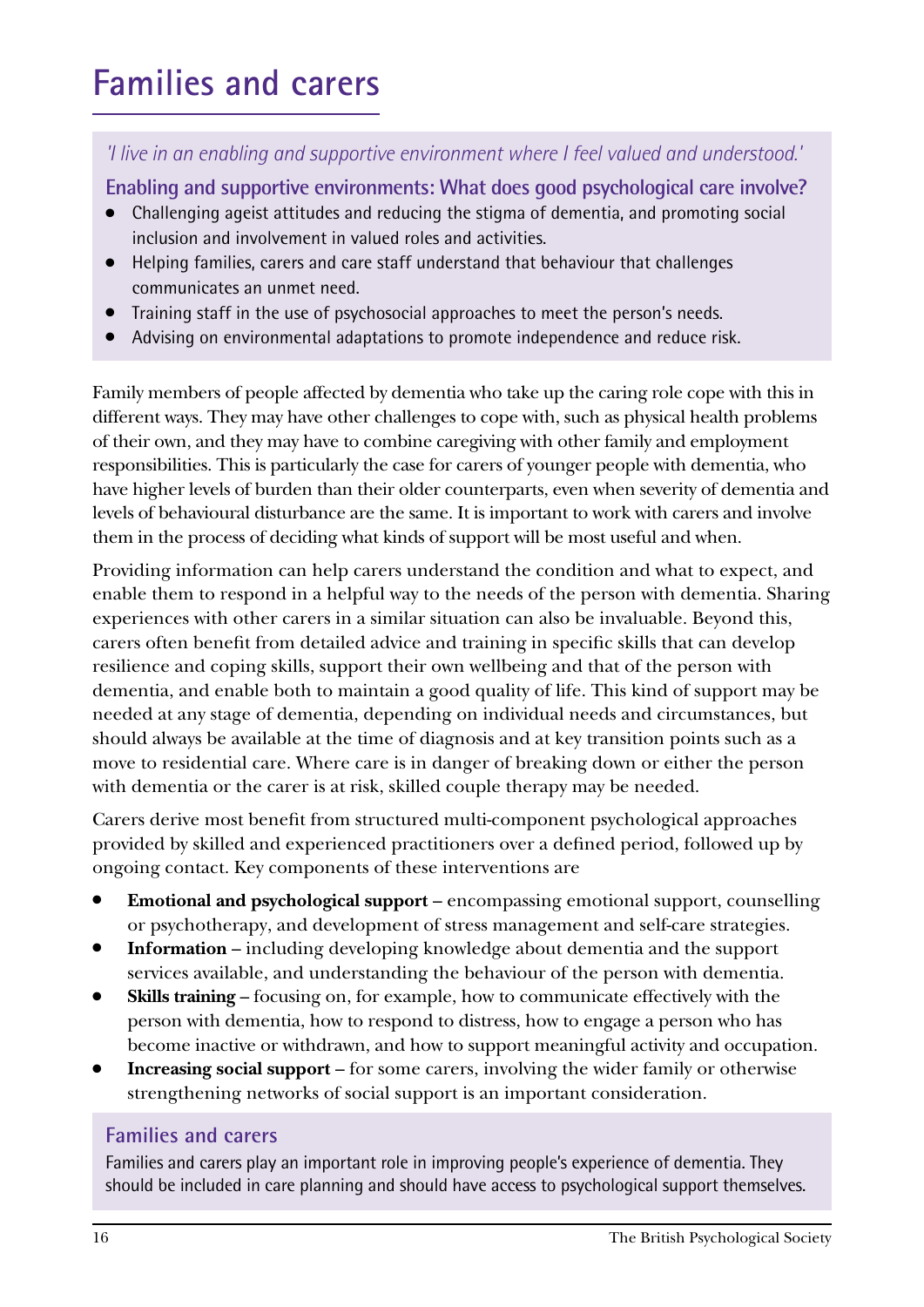# **Training and research**

### *'I know there is research going on which delivers a better life for me now and hope for the future.'*

**Participating in research: What does good psychological care involve?** 

- Promoting engagement of people with dementia and their supporters in setting the research agenda and development of research ideas and protocols.
- Ensuring research opportunities are communicated at a helpful point in the pathway.
- Promoting appropriate research to add to the evidence base on psychosocial interventions.
- Providing smaller scale, qualitative and interview based approaches to researching the experience of people with dementia and their supporters.
- Ensuring that participation in research is a constructive and positive experience for people with dementia and carers.

Research on dementia can help people living with dementia now and help prevent dementia in the future. The Join Dementia Research initiative has been set up to encourage people with dementia and carers to participate in research.16 Academic psychologists, who may also hold practitioner qualifications, work with colleagues from a range of disciplines to conduct research aimed at understanding aspects of dementia, developing and evaluating interventions, identifying better ways of measuring outcomes, and enhancing the provision of services and care.

Psychologists have made a major contribution to identifying the different sub-types of dementia and outlining their characteristics, and have been at the forefront of attempts to better understand and respond to the experiences of people with dementia and carers. Psychological research has led to, or contributed to, many of the approaches and interventions used regularly to support people with dementia and carers, as well as the development of preventive interventions, and a continuing commitment to funding psychological research is essential. Psychological researchers will continue to work with people with dementia, carers, and colleagues from many disciplines to tackle the ongoing challenge of dementia.

## **Training and research**

Inspiring the change needed to deliver excellence in dementia care means investing in psychological research to improve practice.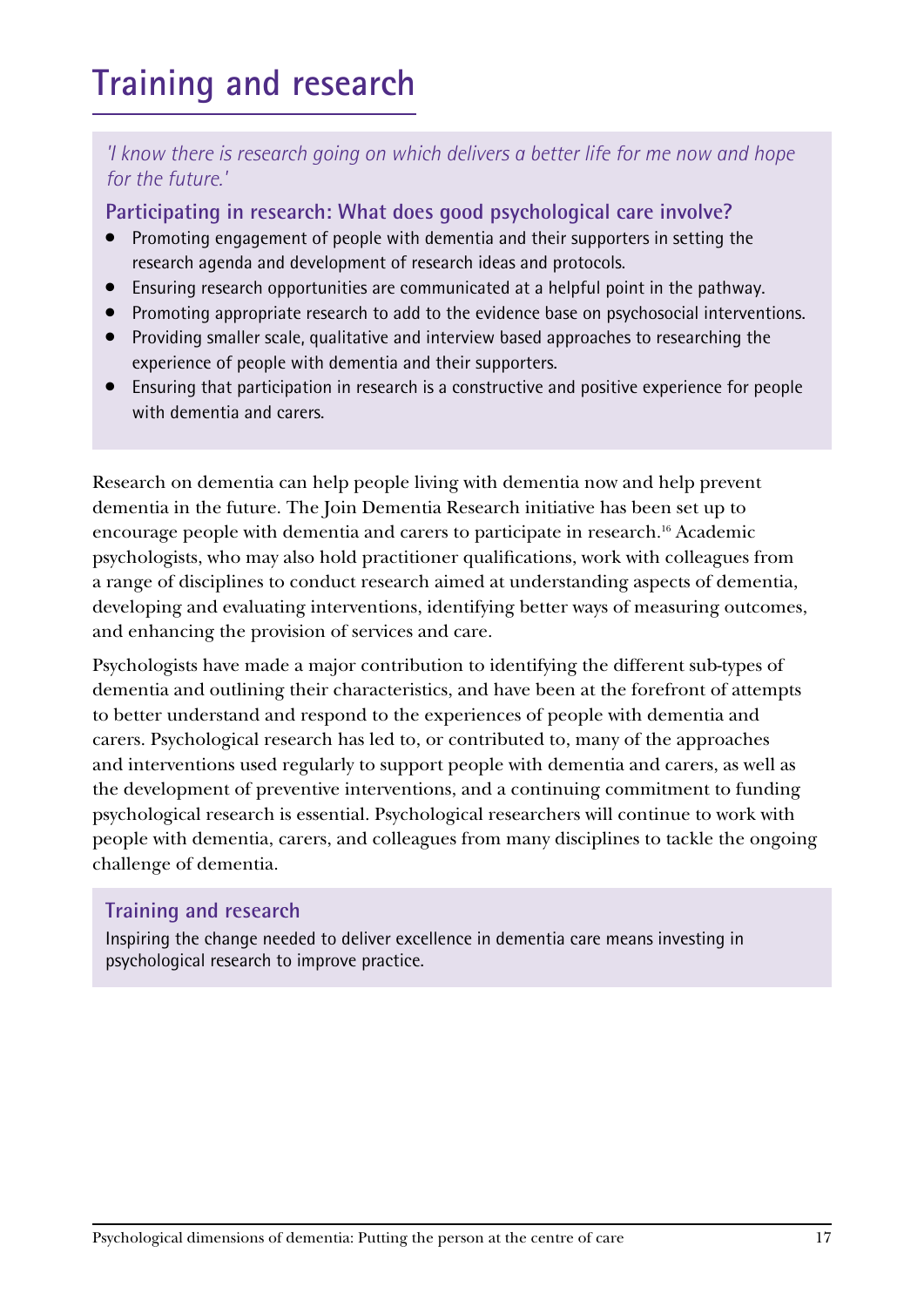## **Prevention/risk reduction**

**As lifestyle factors contribute significantly to the risk of developing dementia a psychological approach is needed to enable people to make sustainable changes in behaviour and adopt healthier lifestyles.** 

- Interventions aimed at reducing the risk of dementia that are most likely to prove effective are those based on psychological theories of motivation and behaviour change.
- Helping people adopt healthy behaviours and lifestyle could reduce their risk of developing Alzheimer's disease or vascular dementia in later life.

#### **Assessment**

#### **As part of the diagnostic process, access to timely and prompt psychological assessment, including specialist neuropsychological assessment, is essential.**

- Psychologists are the only professionals with specialised and accredited training in conducting neuropsychological assessment as well as the necessary skills to undertake the complex therapeutic interventions that may be required following diagnosis.
- Early diagnosis is of questionable value unless it results in access to appropriate information, treatment or support.
- A neuropsychological assessment contributes to a detailed formulation of the person's situation and needs, and makes it possible to identify opportunities for building on the person's strengths and helping to develop coping strategies.
- As dementia progresses, further psychological assessment offers an important means of monitoring progression, identifying retained strengths and responding to changing needs, and ensuring timely and appropriate support.

#### **Planning care**

#### **Improving people's experience of dementia means ensuring that their care and treatment is individually tailored to their needs throughout the dementia journey.**

- Dementia is experienced differently by each person. This experience is shaped both by the changes that characterise the specific type of dementia and by the person's life experience, personality, resources, and family and social context.
- Focusing on the person rather than the disease leads to an emphasis on what helps people to live well with dementia.

#### **People with dementia should be supported in making their own decisions as far as possible. When this is not possible, their wishes, feelings, values and beliefs should be taken into account, in consultation with carers, to the greatest extent possible in making decisions in their best interests.**

- Maintaining a sense of control, identity and connection is a key focus as dementia progresses. Without it, there is a risk that the person will experience a sense of isolation and dislocation at a time when the resources to protect against this threat are lacking.
- Positive interactions and supportive contexts can help to mitigate the impact of particular difficulties or symptoms.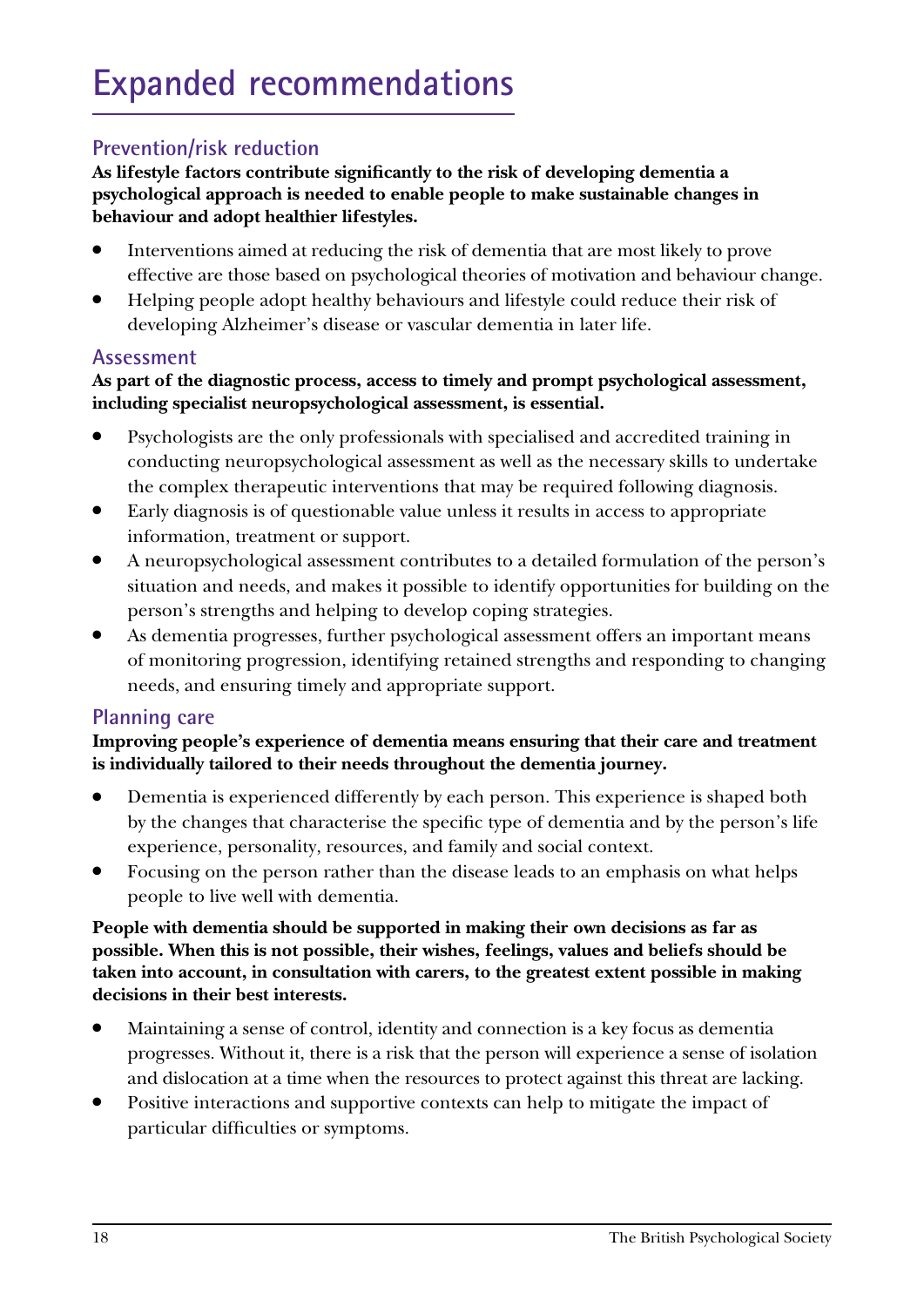## **Treatment and support**

**People with dementia should have the opportunity to participate in meaningful activities, and be part of a local community that is dementia-friendly and fully supportive.**

Appropriate psychological and psychosocial interventions can promote wellbeing and increase the likelihood of people with dementia living full lives in their local communities.

#### **Dementia care plans must cover all the person's needs, including equal access to the right healthcare for other mental or physical health needs.**

- People with dementia often also have other mental and physical health conditions, with high levels of co-morbidity. For some people, these co-morbid conditions create more of a challenge, and are more disruptive to everyday life, than dementia.
- Management of physical health conditions is important to avoid hospital admission wherever possible, and psychologists support the provision of high-quality communitybased health care.
- Provision of effective psychological therapies for mental health issues such as depression or anxiety requires an understanding of changes in cognition, of the emotional impact of dementia, and of the context in which people experience and live with dementia, including their attachments and relationships.

#### **To ensure the best possible outcomes for people with dementia, multi-agency multidisciplinary teams in health and social care should include psychologists, and those receiving care in hospitals and care homes should have access to multi-disciplinary teams which include psychologists.**

- Provision of psychological support and access to evidence-based psychological and social interventions can help to promote adjustment, maintain everyday functioning and alleviate psychological distress.
- Psychologists can help to identify ways of preventing distressing or difficult behaviour happening or of responding to it appropriately when it does occur, resulting in reduced prescription of anti-psychotic and neuroleptic medication.
- Psychological support for both the person with dementia and any family members involved can help to ease the transition into a care home.
- Psychologists are well-placed to understand the individual experience of dying and death and to support the individual, the family and others in this and the resultant grief process.

#### **Psychologists should be involved in training and supporting a workforce able to deliver excellence in dementia care.**

Staff providing care for people with dementia face many challenges and, in addition to skills training, need effective support and supervision, with a focus on maintaining their own psychological wellbeing.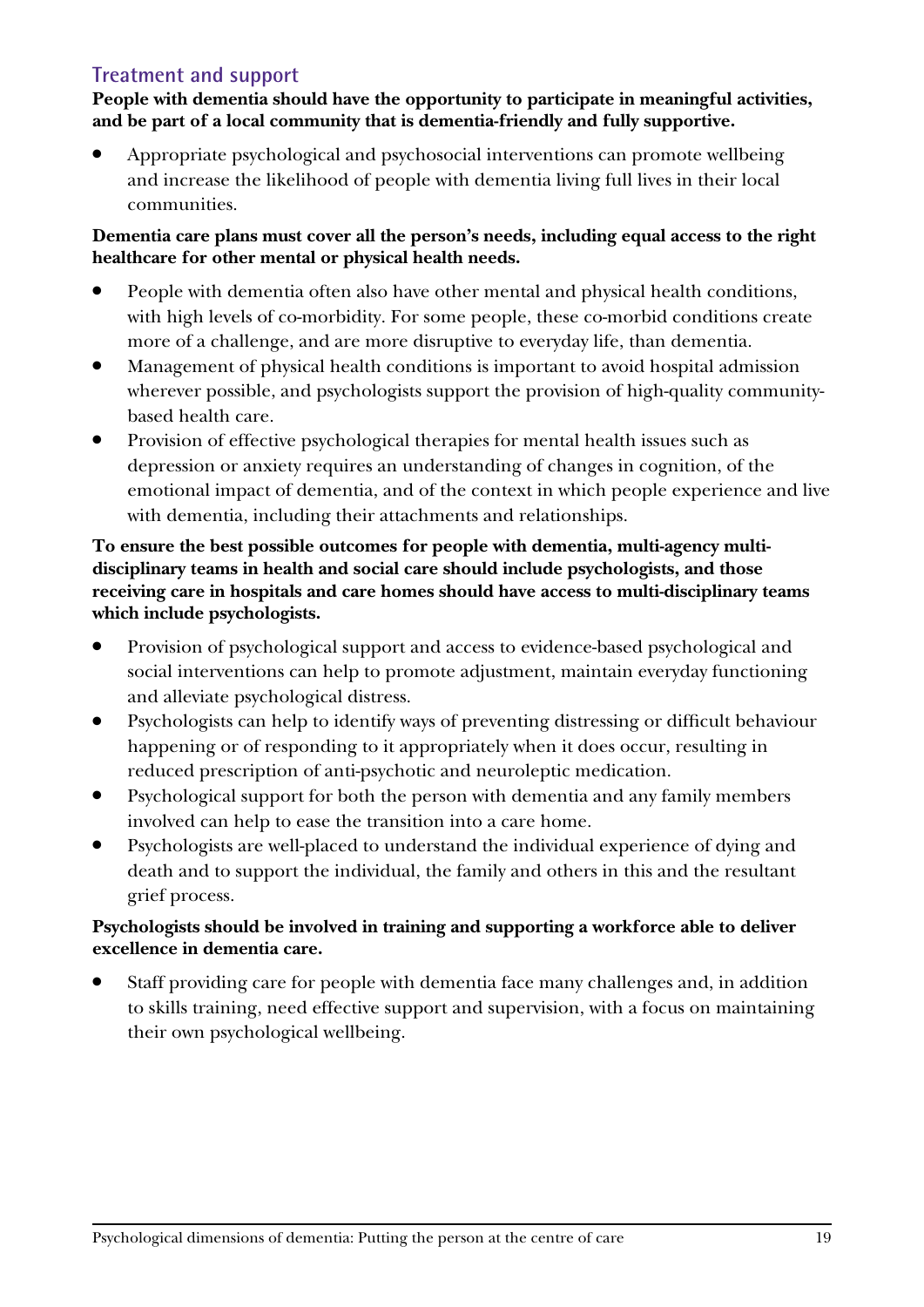## **Families and carers**

**Families and carers play an important role in improving people's experience of dementia. They should be included in care planning at all times and have access to psychological support.**

- Carers derive most benefit from structured multi-component psychological approaches provided by skilled and experienced practitioners over a defined period, followed up by ongoing contact.
- Carers who are well-supported are better able to provide support over a longer period.

## **Training and research**

**Inspiring the change needed to deliver excellence in dementia care means investing in psychological research to improve practice.** 

- Psychologists have made a major contribution to identifying the different sub-types of dementia and outlining their characteristics, and have been at the forefront of attempts to better understand and respond to the experiences of people with dementia and carers.
- Psychological research has led to, or contributed to, many of the approaches and interventions used regularly to support people with dementia and carers, as well as the development of preventive interventions.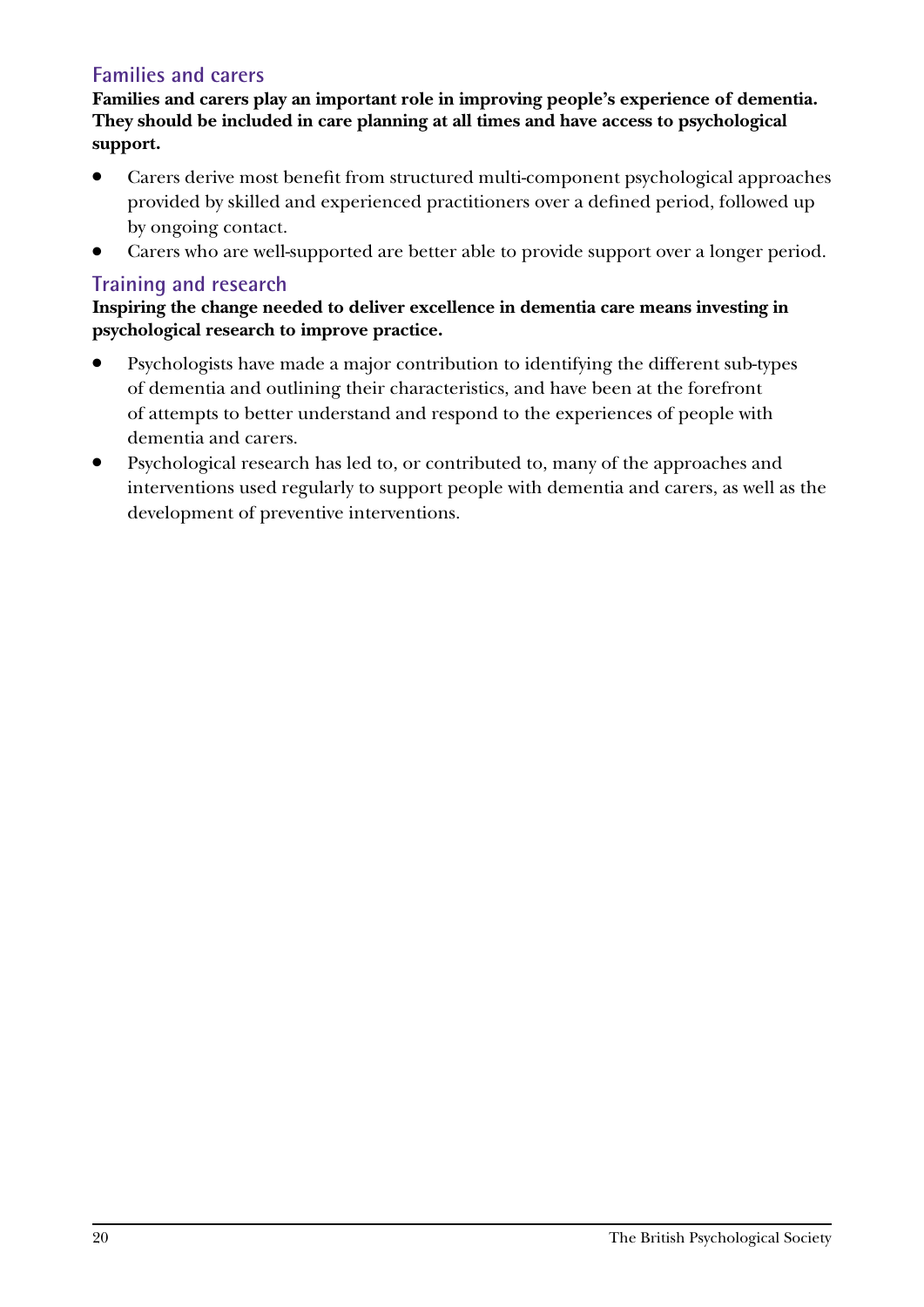## **About the authors**

The British Psychological Society (BPS) has highlighted dementia as part of its thematic priority of Health and Wellbeing, reflecting the increasing emphasis on dementia as a social, political and economic priority in all four nations of the United Kingdom. The Dementia Advisory Group was formed in 2014. It consists of psychological experts in dementia, both practitioners and academics, and a retired clinical psychologist with a diagnosis of Alzheimer's disease. This advisory group provides expert advice to the Policy Team within the BPS, and has collaboratively produced this position statement on dementia.

The members of the working party are:

Professor Linda Clare (Chair) Professor Richard Cheston Professor Robin Morris Professor Bob Woods Dr Nicola Bradbury Reinhard Guss Professor Matt Lambon Ralph Professor Marjan Jahanshahi Professor Elizabeth Warrington Professor Dawn Brooker Dr Karen Dodd Dr Sebastian Crutch Professor Peter Mittler Dr Frances Duffy Dr Lisa Morrison Coulthard (Lead Policy Advisor) Hannah Farndon (Policy Advisor)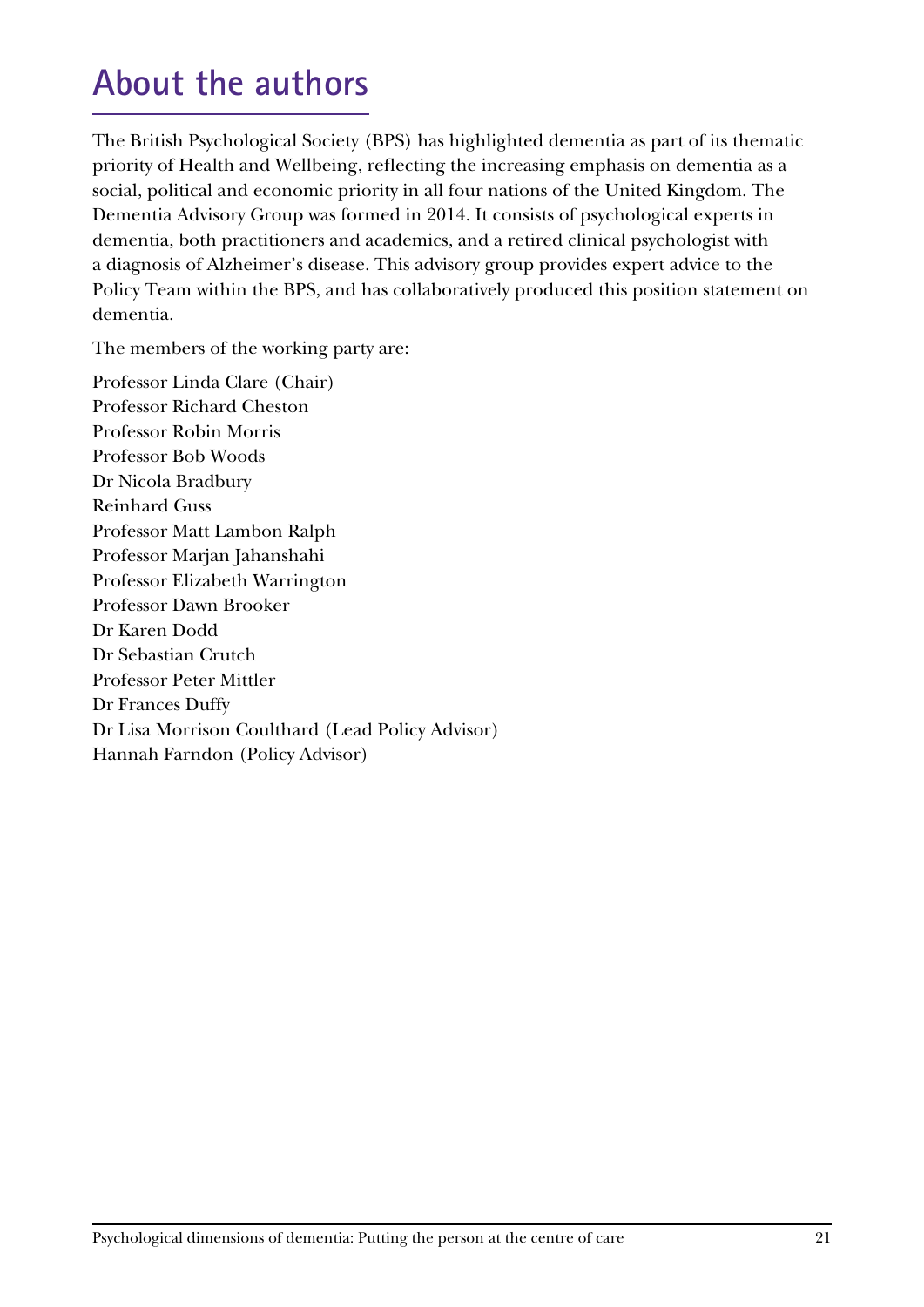## **References (extended)**

Aguirre, E., Woods, R.T., Spector, A. & Orrell, M. (2012). Cognitive Stimulation for dementia: A systematic review of the evidence of effectiveness from randomized controlled trials. *Ageing Research Reviews 12*(1): 253–262.

Alzheimer's Society (2014). *Dementia UK report* (2nd edition). London: Alzheimer's Society.

- Bahar-Fuchs, A., Clare, L. & Woods, R.T. (2013). Cognitive training and cognitive rehabilitation for mild to moderate Alzheimer's disease and vascular dementia. *Cochrane Database of Systematic Reviews, Issue 6,* Art. No.: CD003260.
- Ballard C, Howard R. (2006). Neuroleptic drugs in dementia: Benefits and harm. *Nature Reviews Neuroscience, 7,* 492–500.
- Banerjee, S. (2009). *The use of antipsychotic medication for people with dementia: Time for action.* London: Department of Health.
- Beattie, A.M., Daker-White, G., Gilliard, J. & Means, R. (2002). Younger people in dementia care: A review of service needs, service provision and models of good practice. *Aging & Mental Health, 6*(3), 205–212.
- Beck, C., Auer, S., Lai, C., Spector, A., Fazio, S., Bond, J., Kivilpelto, M., Brodaty, H., Rojo, J.M., Collins, H., Teri, L., Mittelman, M., Orrell, M., Feldman, H. & Muñiz, R. (2010). Non-pharmacological therapies in Alzheimer's disease: A systematic review of efficacy. *Dementia and Geriatric Cognitive Disorders, 30,* 161–178.
- Brechin, D., Murphy, G., James, I.A. & Codner, J. (2013) *Alternatives to antipsychotic medication: Psychological approaches in managing psychological and behavioural distress in people with dementia.* Leicester: British Psychological Society.
- British Psychological Society & Royal College of Psychiatrists. (2015) *Dementia and people with intellectual disabilities: Guidance on assessment, diagnosis, interventions and support for people with intellectual disabilities and dementia.* Leicester: British Psychological Society.
- Brodaty H, Green A and Koschera A. (2003) Meta-analysis of psychosocial interventions for caregivers of people with dementia. *Journal of the American Geriatric Society, 51*(5), 657–64.
- Brooker, D. (2004) What is person centred care for people with dementia? *Reviews in Clinical Gerontology, 13*(3), 215–222.
- Brooker, D., La Fontaine, J., Evans, S., Bray, J. & Saad, K., (2014) Public health guidance to facilitate timely diagnosis of dementia: Alzheimer's Cooperative Valuation in Europe (ALCOVE) Recommendations. *International Journal of Geriatric Psychiatry*, 29:682-693.
- Brooker, D. & Latham, I. (2015) *Person Centred Dementia Care (2nd Edition): Making services better with the VIPS framework*. London: Jessica Kingsley Publications.
- Brooker, D., Latham, I., Evans, S., Jacobson, N, Perry, W., Bray, J. Ballard, C., Fossey, J. & Pickett, J (2016) FITS into Practice: Translating research into practice in reducing the use of anti-psychotic medication for people living with dementia in care homes. *Aging and Mental Health, 20*(7),709–18.
- Chan, D., Livingston, G., Jones, L. & Sampson, E.L. (2013). Grief reactions in dementia carers: A systematic review. *International Journal of Geriatric Psychiatry, 28*(1), 1–17.
- Cherry, M.G., Salmon, P., Dickson, J.M., Powell, D., Sikdar, S. & Ablett, J. (2013). Factors influencing the resilience of carers of individuals with dementia. *Reviews in Clinical Gerontology, 23*(04), 251–266.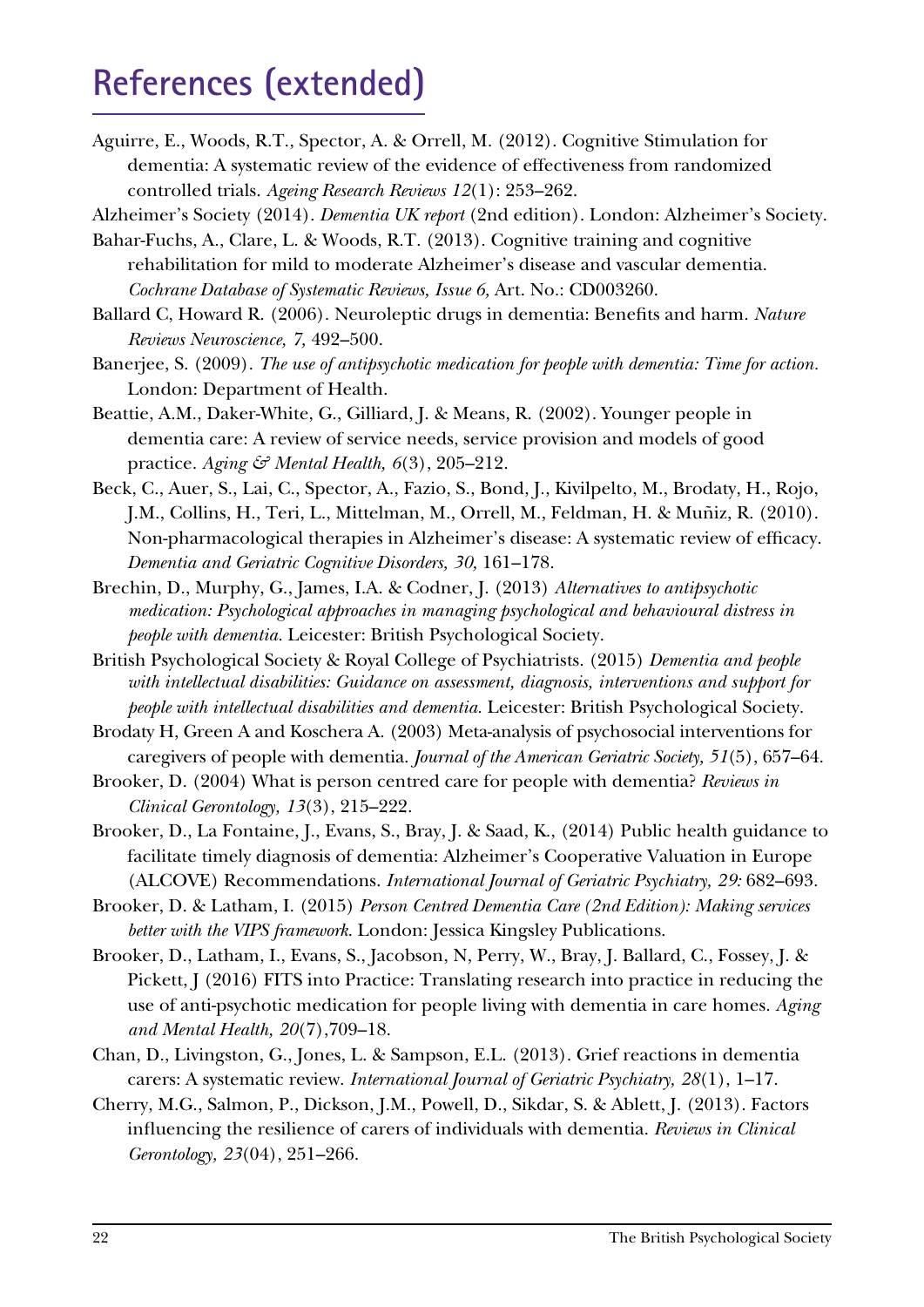- Cheston, R (2013) Dementia as a problematic experience: Using the Assimilation Model as a framework for psychotherapeutic work with people with dementia. *Neurodisability and Psychotherapy, 1*(1), 70–95
- Chu, H., Yang, C.Y., Liao, Y.H., Chang, L.I., Chen, C.H., Lin, C.C. & Chou, K.R. (2011). The effects of a support group on dementia caregivers' burden and depression. *Journal of Aging Health, 23*(2), 228–41.
- Clare, L. (2008). *Neuropsychological rehabilitation and people with dementia.* Hove: Psychology Press.
- Clare, L., Linden, D.E., Woods, R.T., Whitaker, R., Evans, S.J., Parkinson, C.H., van Paasschen, J., Nelis, S.M., Hoare, Z., Yuen, K.S. & Rugg, M.D. (2010). Goal-oriented cognitive rehabilitation for people with early-stage Alzheimer's disease: A single-blind randomized controlled trial of clinical efficacy. *American Journal of Geriatric Psychiatry, 18,* 928–939.
- Clare, L., Nelis S.M., Martyr A., Roberts, J., Whitaker, C.J., Markova, I.S., Roth, I., Woods, R.T. & Morris, R.G. (2012). The influence of psychological, social and contextual factors on the expression and measurement of awareness in early-stage dementia: testing a biopsychosocial model. *International Journal of Geriatric Psychiatry, 27,* 161–177.
- Clare, L., Whitaker, R., Woods, R.T., Quinn, C., Jelley, H., Hoare, Z., Woods, J., Downs, M. & Wilson, B.A. (2013). AwareCare: A pilot randomized controlled trial of an awareness-based staff training intervention to improve quality of life for residents with severe dementia in long-term care settings. *International Psychogeriatrics, 25,* 128–139.
- Clemerson, G., Walsh, S. & Isaac, C. (2013). Towards living well with young onset dementia: An exploration of coping from the perspective of those diagnosed. *Dementia, 13*(4), 451–66.
- Corbett, A., Husebo, B., Malcangio, M., Staniland, A., Cohen-Mansfield, J., Aarsland, D. & Ballard, C. (2012). Assessment and treatment of pain in people with dementia. *Nature Reviews Neurology, 8*(5), 264–274.
- Dodd., E, Cheston, R., Fear, T., Brown, E., Fox, C., Morley, C., Jefferies, R. and Gray, R. (2014) An evaluation of primary care led dementia diagnostic services in Bristol. *BMC Health Services Research, 14,* 592
- Fossey, J., Ballard, C., Juszczak, E., James, I., Alder, N., Jacoby, R. & Howard, R. (2006). Effect of enhanced psychosocial care on antipsychotic use in nursing home residents with severe dementia: Cluster randomised trial. *British Medical Journal, 332*(7544), 756–761.
- Freyne, A., Kidd, N., Coen, R., Lawlor, B.A. (1999) Burden in carers of dementia patients: Higher levels in carers of younger sufferers. *International Journal of Geriatric Psychiatry, 14*(9), 784–8.
- Gore, N.J., McGill, P., Toogood, S., Allen, D., Hughes, J.C., Baker, P.A., Hastings, R.P., Noone, S.J. & Denne, L.D. (2013). Definition and scope for positive behavioural support. *International Journal of Positive Behavioural Support, 3*(2), 14–23.
- Kitwood, T. (1997). *Dementia reconsidered: The person comes first.* Buckingham: Open University Press
- Lecouturier, J., Bamford, C., Hughes, J.C., Francis, J.J., Foy, R., Johnston, M. & Eccles, M. (2008). Appropriate disclosure of a diagnosis of dementia: Identifying the key behaviours of 'best practice'. *BMC Health Services Research, 8*(95).
- Lincoln, P. et al. (2014) The Blackfriars Consensus on brain health and dementia. *The Lancet, 383*(9931), 1805–1806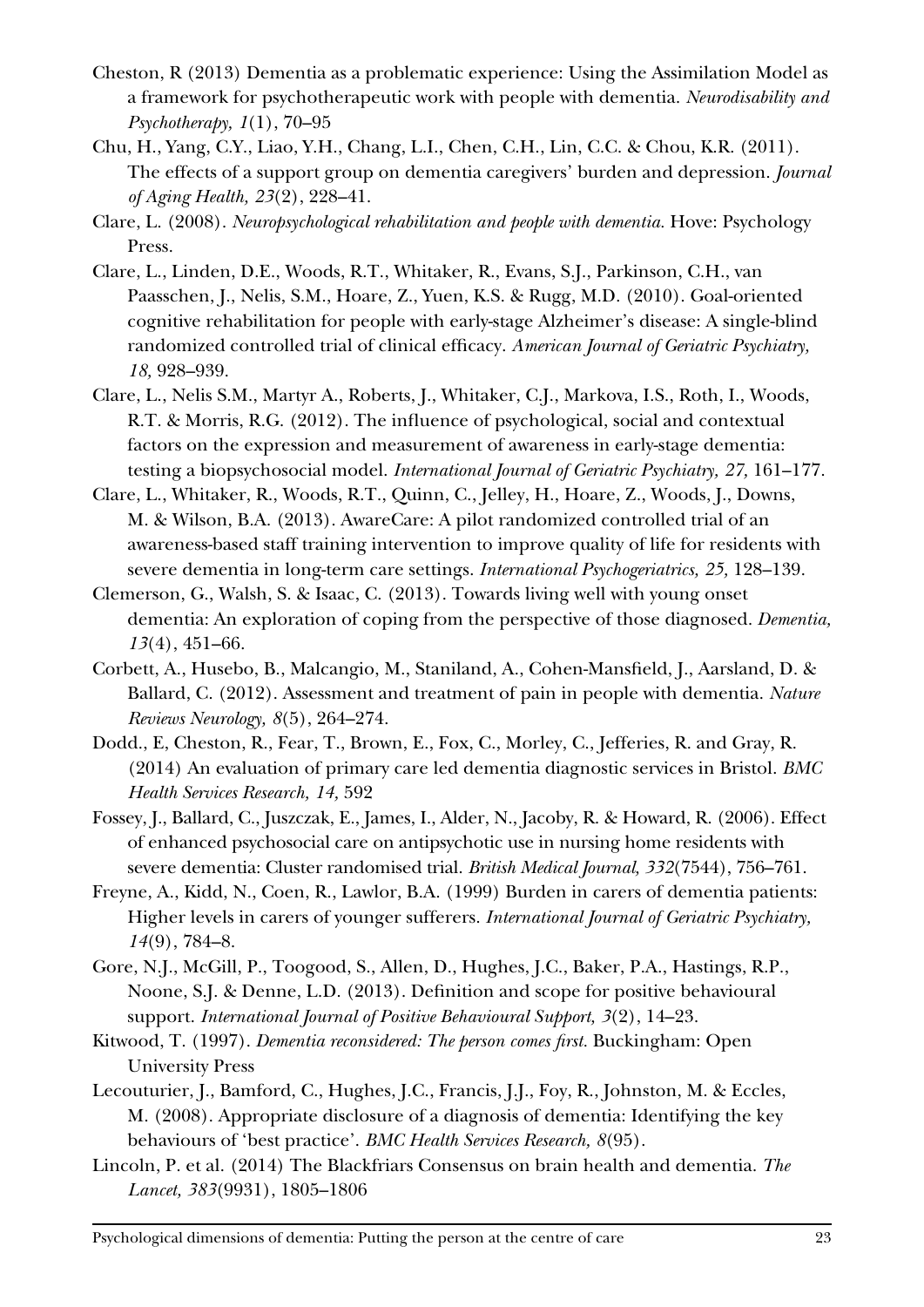- Lishman, E., Cheston, R. and Smithson, J. (2014) The paradox of dementia: Meaning making before and after receiving a diagnosis of dementia. *Dementia: The International Journal of Social Research and Policy, 15*(2), 181–203.
- Lockeridge, S. & Simpson, J., (2012) The experience of caring for a partner with young onset dementia: How younger carers cope. *Dementia, 12*(5), 635–51.
- Logsdon, R.G., Pike, K.C., McCurry, S.M., Hunter, P., Maher, J., Snyder, L. & Teri, L. (2010). Early-stage memory loss support groups: Outcomes from a randomized controlled clinical trial. *The Journals of Gerontology: Series B: Psychological Sciences and Social Sciences, 65B,* 691–697.
- Marshall, A., Spreadbury, J., Cheston, R., Coleman, P., Ballinger, C., Mullee, M., Pritchard, J., Russell, C. and Bartlett, E. (2015). A pilot randomised control trial to compare changes in quality of life for participants with early diagnosis dementia who attend a 'Living Well with Dementia' group compared to waiting list control. *Aging and Mental Health, 19*(6), 526–535.
- Matthews, F., Arthur, A., Barnes, L.E., Bond, J., Jagger, C., Robinson, L., Brayne, C. and Medical Research Council Cognitive Function and Ageing Collaboration. (2013). A two-decade comparison of prevalence of dementia in individuals aged 65 years and older from three geographical areas of England: Results of the Cognitive Function and Ageing Study I and II. *The Lancet, 26: 382* (9902), 1405–12.
- Mental Health Foundation (2015) *Dementia, rights and the social model of disability.*  London: MHF. Retrieved 18 October 2015 from http://www.mentalhealth.org.uk/ publications/dementia-rights-report/
- Moniz-Cook, E. & and Manthorpe, J. (Eds) (2009). *Early psychosocial interventions in dementia: Evidence-based practice.* London: Jessica Kingsley.
- Moriarty, J., Sharif, N. & Robinson, J. (2011). *SCIE Research briefing 35: Black and minority ethnic people with dementia and their access to support and services. (Research Briefings).* Social Care Institute for Excellence.
- National Dementia Declaration (2016). (Note: While the National Dementia Declaration was developed in England, the 'I Statements' represent important aspects of the experience of living with dementia that are equally relevant for people with dementia and carers in all four UK nations – www.dementiaaction.org.uk/nationaldementiadeclaration
- Nelis, S.M., Clare, L., Martyr, A., Markova, I., Roth, I., Woods, R.T., Whitaker, C.J. & Morris, R.G. (2011). Awareness of social and emotional functioning in people with early-stage dementia and implications for carers. *Aging and Mental Health, 15*(8), 961–969.
- Norton, S., Matthews, F.E., Barnes, D.E., Yaffe, K. & Brayne, C. (2014). Potential for primary prevention of Alzheimer's disease: An analysis of population-based data. *The Lancet Neurology, 13*(8), 788–794.
- Olazaran, J., Reisberg, B., Clare, L., Cruz, I., Peña-Casanova, J., del Ser, T., Woods, B.,
- Rossor, M.N., Fox, N.C., Mummery, C.J., Schott, J.M. & Warren, J.D. (2010). The diagnosis of young-onset dementia. *Lancet Neurology, 9*(8):793–806.
- Selwood, A., Johnston, K., Katona, C., Lyketsos, C. and Livingston, G. (2007). Systematic review of the effect of psychological interventions on family caregivers of people with dementia. *Journal of Affective Disorders, 101,* 75–89.
- Sheppard, C.L., McArthur, C. & Hitzig, S.L. (2015). A systematic review of Montessoribased activities for persons with dementia*. Journal of the American Medical Directors Association, 17*(2), 117–22.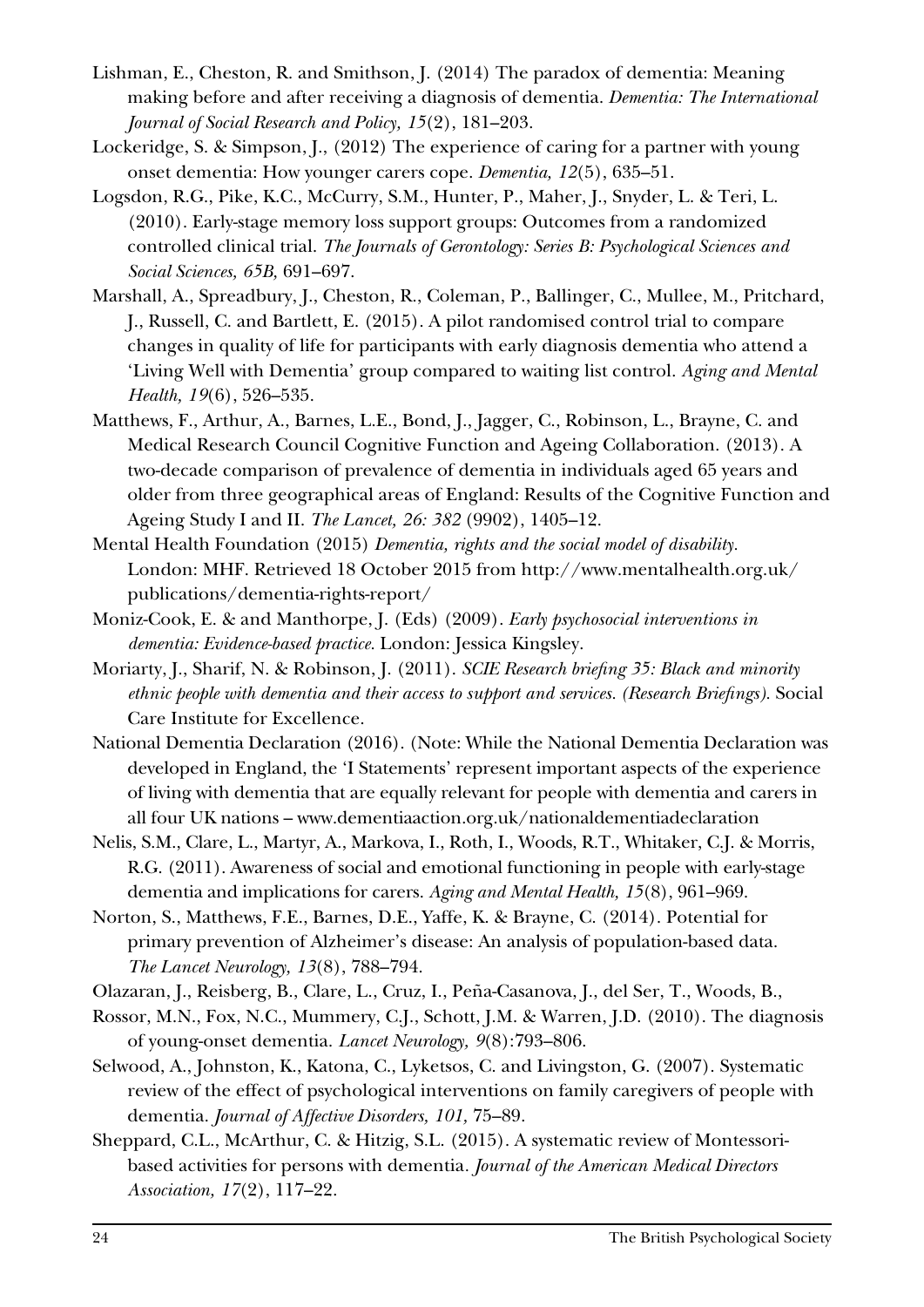- Sommerlad, A., Manela, M., Cooper, C., Rapaport, P. & Livingston, G. (2014). START (StrAtegies for RelaTive) coping strategy for family carers of adults with dementia: Qualitative study of participants' views about the intervention. *British Medical Journal Open, 4*(6). Available from: http://bmjopen.bmj.com/content/4/6/e005273.full.
- Spector, A., Charlesworth, G., King, M., Hoe, J., Lattimer, M., Sadek, S., Marston, L., Rehill, A., Qazi, A., Knapp, M. & Orrell, M. (2015). Cognitive Behavioural therapy (CBT) for anxiety in dementia: A pilot randomised controlled trial. *British Journal of Psychiatry, 206*(6), 509–16.
- Strydom, A., Chan, T., Fenton, C., Jamieson-Craig, R., Livingston, G. & Hassiotis, A. (2013). Validity of criteria for dementia in older people with intellectual disability. *The American Journal of Geriatric Psychiatry, 21*(3), 279–288.
- Subramaniam, P., Woods, B., Whitaker, C. (2013) Life review and life story books for people with mild to moderate dementia: A randomised controlled trial. *Aging & Mental Health, 18,* 363–375.
- Svanberg, E., Spector, A. & Stott, J. (2011). The impact of young onset dementia on the family: A literature review. *International Psychogeriatrics, 23*(3), 356–71.
- van Vliet, D., de Vugt, M.E., Bakker, C., Koopmans, R.T.C.M. & Verhey, F.R.J. (2011) Impact of early onset dementia on caregivers: A review. *International Journal of Geriatric Psychiatry, 25,* 1091–100.
- Volicer, L. & Simard, J. (2015) Palliative care and quality of life for people with dementia: Medical and psychosocial interventions. *International Psychogeriatrics, 27:*10, 1623–1634.
- Watts, S., Cheston, R., Moniz-Cook, E. Burley,C. & Guss, R. (2014). Post-diagnostic support for people living with dementia. In R. Guss, et al. (2014). *Clinical psychology in the early stage dementia care pathway.* Leicester: British Psychological Society.
- Woods, R.T. & Clare, L. (Eds). (2008) *Handbook of the Clinical Psychology of Ageing.* London: Wiley.
- Woods, B., Clare, L. & Windle, G. (2012). Dementia and related cognitive disorders. In Sturmey, P. & Hersen, M. (eds) *The handbook of evidence-based practice in clinical psychology – Volume 2: Adult disorders.* (pp.97–131). New York: Wiley.
- Woods, B. & Lamers, C. (2016). Psychological problems of older people. In: Carr, A. & McNulty, M. (eds) *The handbook of clinical psychology: An evidence-based practice approach*  (2nd edition). London: Routledge.